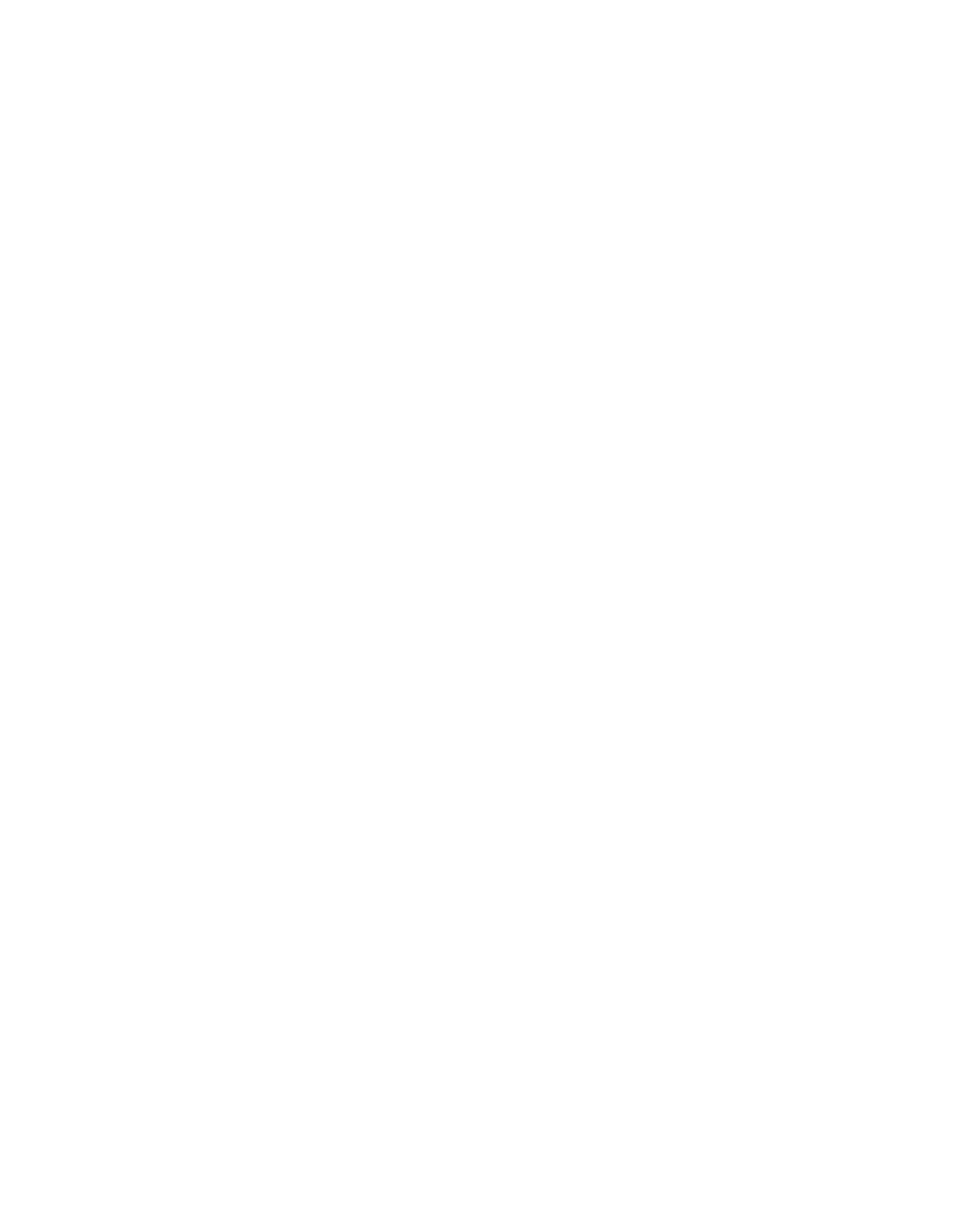# **Acknowledgements**

Woodstock Institute is grateful to the Annie E. Casey Foundation, the Ford Foundation, and the Polk Bros Foundation for providing funding for this report. Woodstock also thanks the community groups and credit unions that participated in the program including: Jarah Euston, Tate Hill, and Keith Kelley from Fresno West Coalition for Economic Empowerment, of Fresno, California; Kerri Rodley from Spokane Neighborhood Action Program, of Spokane, Washington; Stephen Dow and Brandy Holleyman from Community Action Project of Tulsa County, of Tulsa, Oklahoma; and Tim Cole, Laura O'Keefe, and Donna Taglianetti from Hartford Individual Development Account Collaborative of Hartford, Connecticut.

Woodstock Institute would also like to thank current and former Woodstock staff members: Malcolm Bush, Tim Westrich, Jonah Katz, Nathan Paufve, Beverly Berryhill, Patricia Woods-Hessing, Walter Bush, and Geoff Smith.

# **Principal Investigator, September 2005-January 2007**:

**Marva Williams** was the Senior Vice President at Woodstock Institute between 2002 and 2007. While at Woodstock, her program areas included community development finance institutions (CDFI), financial services, and community reinvestment coalition building. Marva has presented expert testimony on community development finance issues to the U.S. Senate Banking, Housing and Urban Affairs Committee, and Illinois General Assembly as well as numerous conference presentations. She is currently the Senior Program Officer at Local Initiatives Support Corp. in Chicago, Illinois.

Marva holds a Ph.D. in Urban Planning and Public Policy from Rutgers University's Bloustein School of Planning and Public Policy.

### **Co-Authors:**

**Sarah Duda** is the Research and Project Associate at Woodstock Institute. While at Woodstock, she has contributed to research and written analysis on various issues concerning housing policy and access to fairly priced financial products and services. Sarah's primary interests include economic development theory, urban policy, and the development of equitable strategies for community reinvestment.

Sarah received her B.A. from Antioch College in Yellow Springs, Ohio and her Master's in Urban Planning and Policy from the University of Illinois at Chicago.

**Tom Feltner** is the Policy and Communications Director at Woodstock Institute. Tom is responsible for the organization's consumer lending policy and research, media relations, and fundraising. Since 2003, Tom has worked to shape the payday loan, automobile title loan, and refund anticipation loan policy debate by documenting the worst abuses in the industry and proposing meaningful reforms. He has also presented Woodstock Institute's research and policy recommendations at national and regional conferences and has organized numerous local workshops on community reinvestment policy and practice.

Tom received a B.A. with high honors in Philosophy and Sociology from DePaul University and a Master of Urban Planning and Policy from the University of Illinois at Chicago.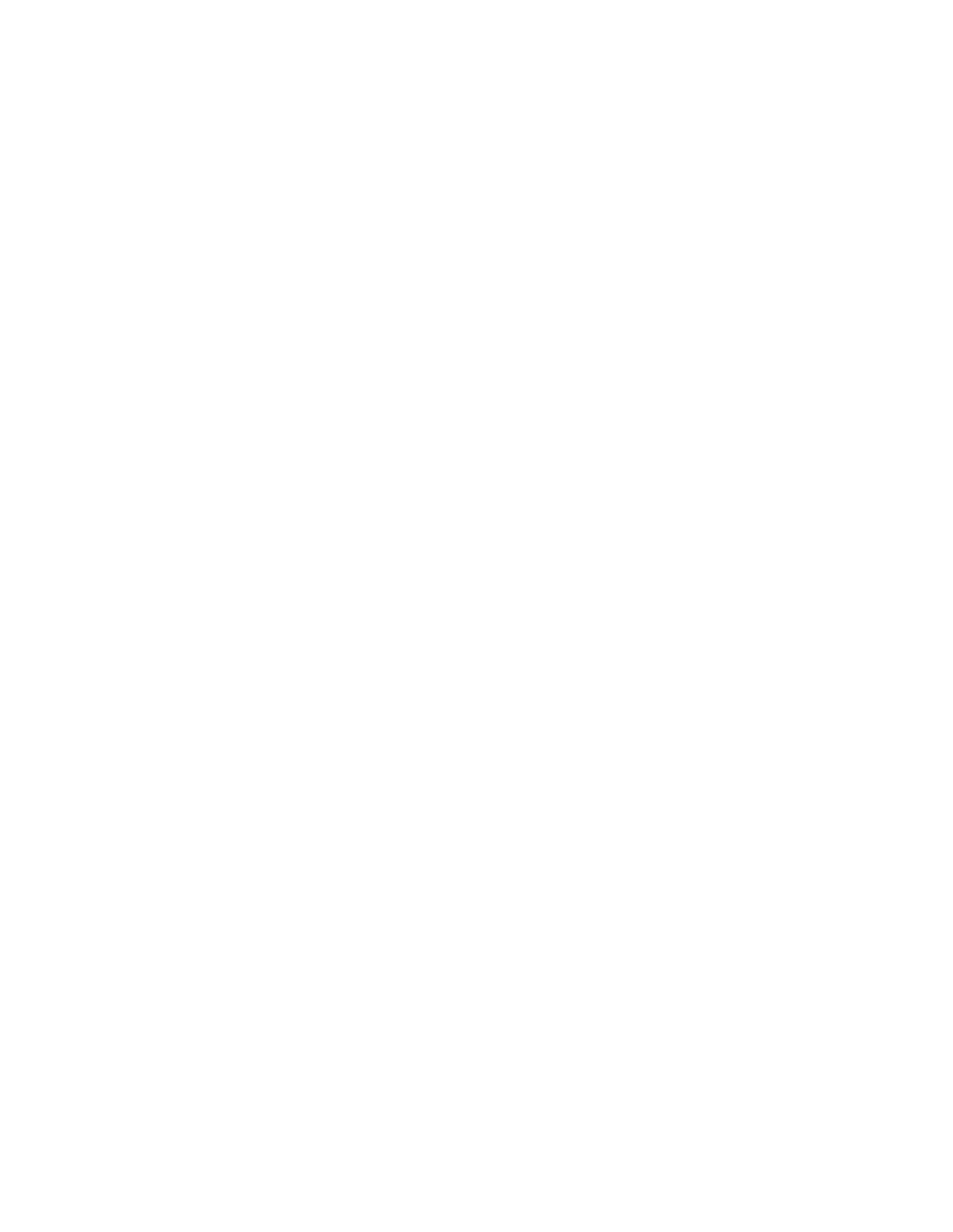# **Executive Summary**

Credit unions offer lower-income people an opportunity to open affordable transaction accounts and access other low cost financial products or services. However, many credit unions have difficulty enrolling new lower-income members and instead partner with community-based organizations to determine product demand and remove barriers to enrollment such as modifying account fees or providing financial literacy training. Through the *Building Community Assets* program, Woodstock Institute provided technical assistance to four such partnerships operated by Fresno West Coalition for Economic Empowerment of Fresno, California; Spokane Neighborhood Action Program of Spokane, Washington; Community Action Project of Tulsa County, Tulsa, Oklahoma; and Hartford Individual Development Account Collaborative of Hartford, Connecticut.

This report details the partnership process and lessons learned from a two-year technical assistance program designed to help community organizations partner with mainstream credit unions with the goal of enrolling new lower-income members or expanding an existing partnership. The report uses the stories of these four partnerships as case studies to identify four strategic areas through which partnerships can be strengthened and the common barriers to developing a successful partnership can be overcome. The lessons learned section of the case studies and the report conclusions are color coded to reflect the four strategic areas discussed below:

### **Determining Product Demand and Organizational Capacity**

Evidence from the case studies support the use of formal or informal market analysis by a community organization as a first step in defining a community's demand for affordable financial products and services and as a means to assess the organizational capacity needed to meet that demand. Additionally, knowing community needs and strengths can be an invaluable asset when developing a partnership.

# **Increasing Access**

Forming partnerships with existing credit unions is often the most successful way a community organization can ensure that community financial needs are being met. However, credit union regulations can mean that not everyone can join a credit union. These case studies illustrate that credit unions can find ways to change their field of membership to become more inclusive and, therefore, better able to meet the financial services needs of lower-income people.



### **Negotiating a Beneficial Partnership**

A successful partnership appears to be collaborative and incremental, and being able to identify opportunities for additional partnership is key to realizing long-term goals. Starting with small goals and bringing credit union management, local employers and, in some cases, more than one financial institution on board can help realize larger objectives quicker and more fully.



### **Supporting a Partnership**

A credit union partnership often requires a community organization to commit additional resources and identify new funding sources. Evidence from the case studies suggests that new funding can come from forming relationships with organizations such as credit union leagues, or internally developing new sources of earned revenue.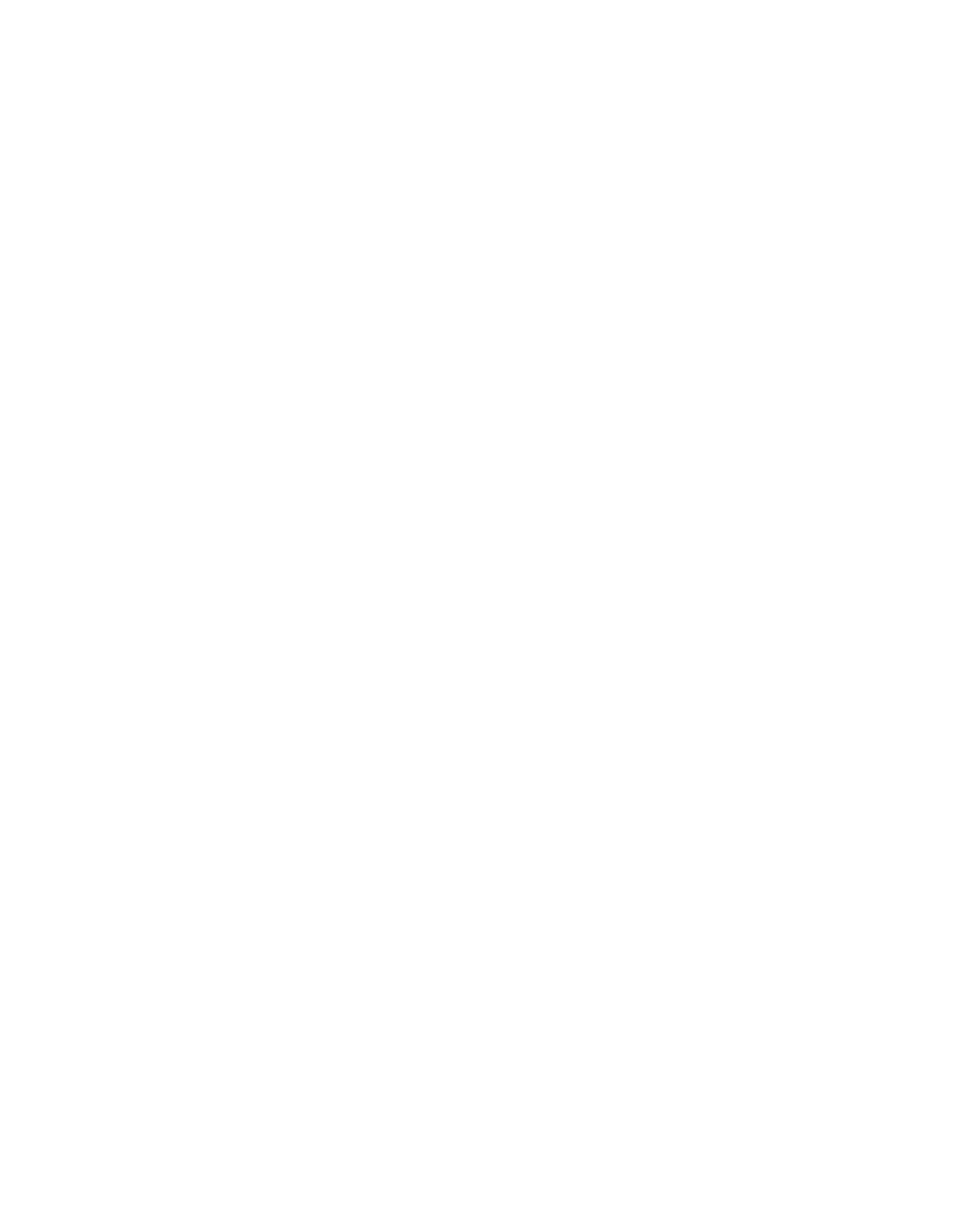# **Introduction**

Credit unions offer their members low-cost access to affordable financial products and services through non-profit, cooperatively owned financial institutions. In many cases, an account at a credit union may be a family's first, allowing them to cash checks, pay bills, and manage their money at substantially lower cost than check cashing outlets or other fringe financial service providers. However, too many lowerincome families who might belong to a credit union do not.

In an effort to help bring lower-income people into a formal banking relationship, community organizations and social service agencies continuously strive to establish new and innovative ways to better serve the needs of these individuals. These efforts often enable lower-income people to open accounts at banks where they were previously rejected. Many banks, however, are still reluctant to take on new customers with troublesome credit histories, low monthly balances, or other issues.

For these and other constituents who may be excellent candidates for credit union membership, many community organizations consider starting a new credit union. Dozens of community development credit unions have been successfully founded in this manner across the country, but the considerable time and capital requirements necessary to start and sustain a credit union may often prove prohibitive. Because of this, many community organizations may better serve their clients by partnering with an existing mainstream credit union that already offers a wide variety of products and services.

To illustrate the potential of these types of partnerships, Woodstock Institute provided technical assistance in four cases where a community organization and credit union partnership might be more beneficial in the long-term compared to the establishment of a new credit union. This project also sought to identify the factors that contributed to a successful partnership. With funding from the Annie E. Casey Foundation, this assistance program was formalized as the *Building Community Assets Program* in 2004 to assist organizations seeking to offer financial services to their lower-income clients. The program helped launch new or expanded partnerships and helped increase the number of lower-income people that can benefit from credit union products and services.

This report provides a description of the *Building Community Assets* program and case studies analyzing the impact of Woodstock Institute's technical assistance carried out in Fresno, California, Spokane, Washington, Tulsa, Oklahoma, and Hartford, Connecticut between 2004 and 2006.

### **Benefits of Credit Union Membership**

Families need fairly priced and affordable financial services, including checking and savings accounts, credit cards and consumer loans, home mortgages, investment products, financial information, and reliable financial advice in order to build assets. While the majority of Americans have some sort of transaction account, a significant number of households--particularly low-income and minority households--do not.

According to the 2004 Federal Reserve Board Survey of Consumer Finances (SCF), only 80 percent of minority households and only 75 percent of the poorest families hold a transaction account.<sup>1</sup> Not having a bank account has substantial effects on families and communities.<sup>2</sup> People who do not have bank accounts find it hard to save money and build assets. Forty-one percent of banked families with incomes between \$15,000 and \$31,000 save regularly compared to only 13 percent of non-banked families with the same

<sup>&</sup>lt;sup>1</sup> <sup>1</sup>Bucks, Brian K, Arthur B. Kennickell and Kevin B. Moore. 2004. Recent Changes in U.S. Family Finances: Evidence from the 2001 and *2004 Survey of Consumer Finances*. Washington, D.C.: Federal Reserve Board.

<sup>2</sup> Williams, Marva and Valjean McLenighan. 2004. *Building Community Assets: A Guide to Credit Union Partnerships.* Chicago, Illinois: Woodstock Institute.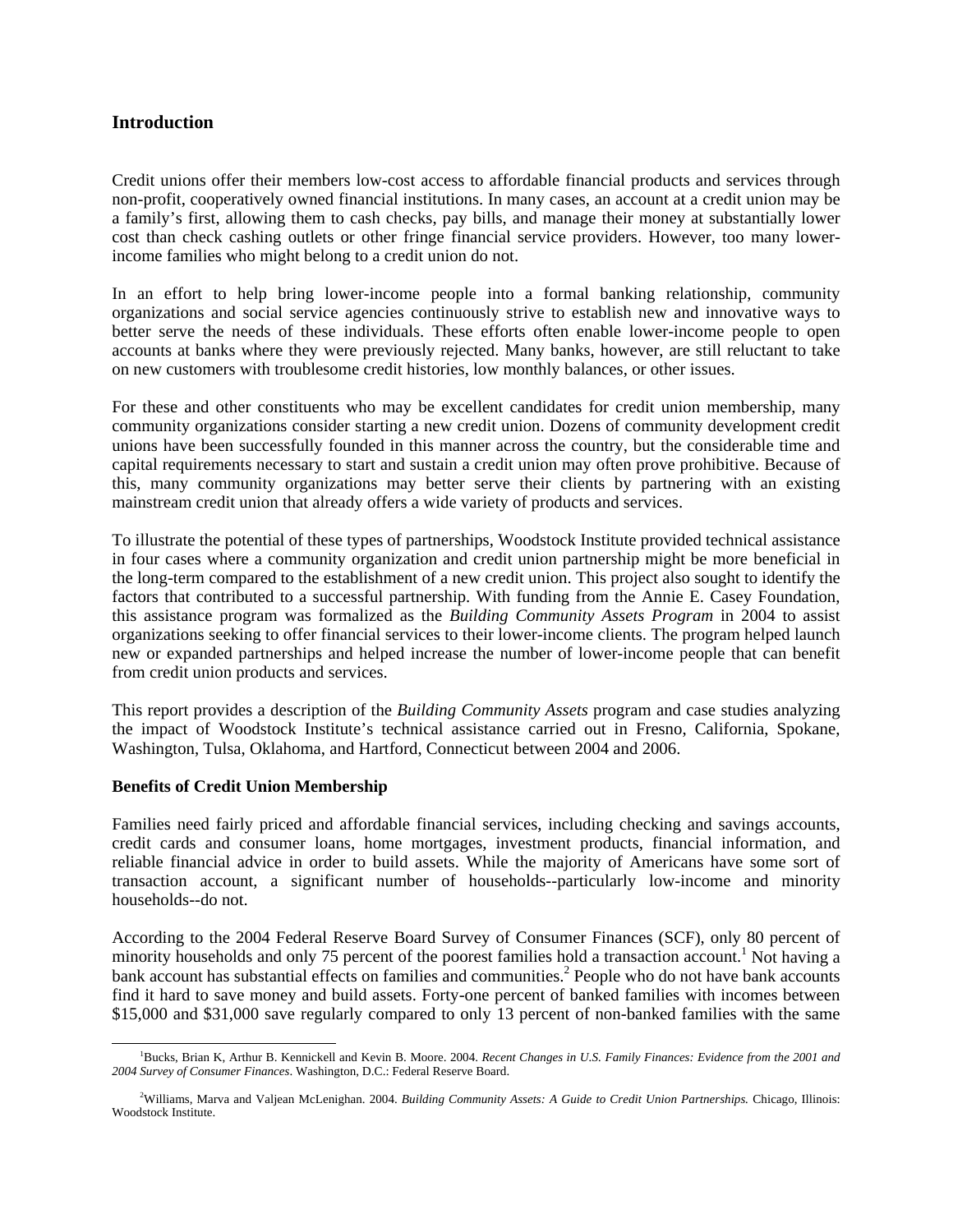earnings. One consequence of being unbanked is that many families are deeply in debt. In the late 1990s, almost a quarter of all families earning between 100-150 percent of the poverty level owed more than they earned. With low savings rates and rising debt levels, low-income people often turn to "fringe" service providers who do not provide saving or credit-building vehicles, and that charge excessive fees which may sink them further into debt.

In *Currency Exchanges Add to Poverty Surcharge for Low-Income Residents* and *Affordable Alternatives to Payday Loans: Examples from Community Development Credit Unions*, Woodstock Institute researchers found that formal banking institutions offered comparable services to currency exchanges and payday loans, but at a lower cost. Because credit unions are exempt from all federal and many state and local taxes, members of credit unions enjoy lower interest rates on loans, higher interest payments for share draft accounts, and pay less for services than at a retail bank.<sup>3</sup> Lower-income credit union members may also benefit from the lower minimum balance requirements, micro-lending capabilities, and financial literacy programs offered by many credit unions.

While any formal banking institution offers an opportunity to save, credit union membership may encourage a higher and more consistent level of savings because credit union services contain terms and conditions that are clearer and fairer. In *Blindfolded Into Debt: A Comparison of Credit Card Costs and Conditions at Banks and Credit Unions,* Woodstock Institute reported that credit unions are far less likely to impose penalty rates and short grace periods, practices that contribute to rising levels of credit card debt.

# **Barriers to Enrolling Lower-Income Credit Union Members**

The Federal Credit Union Act, which regularized the credit union movement in 1934, explicitly states that credit unions have an obligation to provide financial services to people of modest means.<sup>4</sup> Despite this mandate and the substantial benefits that lower-income people can accrue through membership in a credit union, there is strong evidence that the credit union movement has not effectively reached out to new lower-income members. In *Rhetoric and Reality: An Analysis of Mainstream Credit Unions' Record of Serving Low-Income People*, Woodstock Institute found that credit union membership in the Chicago region was disproportionately comprised of middle- to upper-income households, not consumers "of modest means."

While the use of mainstream financial services generally increases with income, certain regulatory characteristics of credit unions may limit their ability to enroll new lower-income members. Credit unions are restricted by charter to serve a particular population with a common bond, known as its field of membership. In the past, credit union leadership argued that a credit union's obligation to its field of membership prevented it from reaching underserved communities.<sup>5</sup> In recent decades, many restrictions on credit unions have been reduced including lowering of capital requirements, permitting additional savings and lending products, and relaxing field of membership restrictions to include underserved areas, larger geographic areas, and communities with a majority of low-income households.<sup>6</sup>

 $\frac{1}{3}$ See Caskey, John P. 1999. *Credit Unions and Asset Accumulation by Lower-Income Households*. Madison, Wisconsin: Center for Credit Union Research.

<sup>4</sup> 12 U.S.C. § 1751 (1934).

<sup>5</sup> Credit Union Times. 2002. *Lawsuits, Statistics, Misconceptions; What's Really Going on with CUs' and the Underserved?* 

<sup>6</sup> See Jacob, Katy and Malcolm Bush and Dan Immergluck. 2002. *Rhetoric and Reality: An Analysis of Mainstream Credit Unions' Record of Serving Low-Income People*. Chicago, Illinois: Woodstock Institute.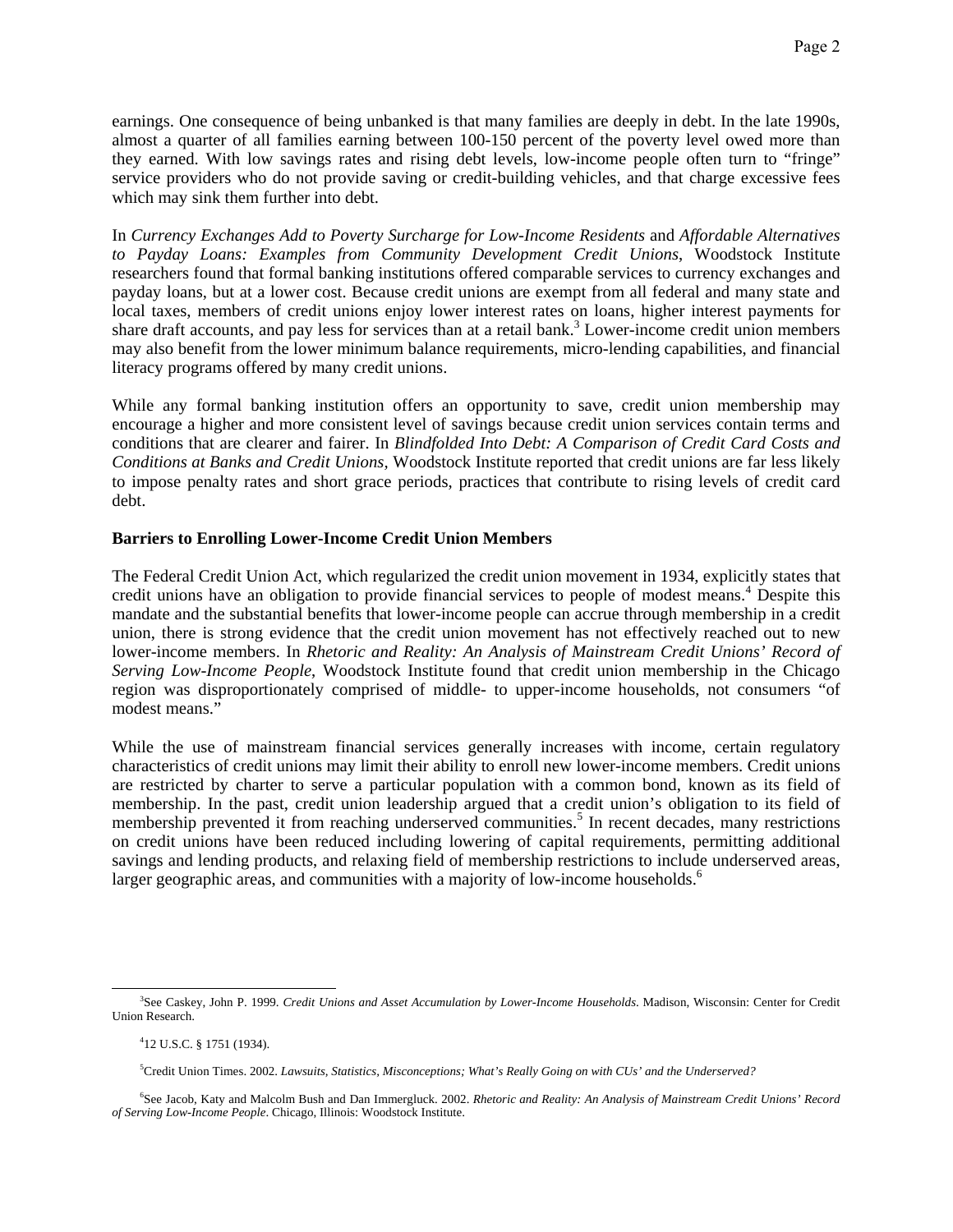### **Barriers to the Establishment of a New Credit Union**

As part of an effort to link the underserved with fair and affordable financial services, community organizations are now seeking to start their own credit unions. Starting a credit union, however, is a difficult process. For community organization, a better option may be to encourage mainstream credit unions to extend credit union membership to some low-income people affirmatively and creatively.<sup>7</sup>

Establishing a credit union under a federal charter is a time consuming and potentially expensive process. Candidates are required to demonstrate to regulators sufficient purpose as well as financial and organizational fitness in order to be considered for a federal charter. Applicants must have significant start-up capital, a potential membership base of between 750 and 1000 members with a defined common bond, organizational sponsorship and demonstrate long term feasibility, among other things.<sup>8</sup> In addition to the long and potentially prohibitive process, new credit unions are often not yet financially able to offer many of the products and services needed by communities.

According to the Illinois Credit Union League, start-up costs for establishing a credit union can reach as high as \$500,000.<sup>9</sup> Several factors can influence the cost of establishing a credit union including the type of charter, the type of services and products offered, and whether or not a professional credit union organizer is retained.10 As of June 2000, pre-chartering costs were estimated at \$33,515 for a basic credit union (one that offers regular share accounts and small consumer loans) and \$109,150 for a full service credit union (one that offers additional services such as share drafts, ATMs, debit and credit cards, mortgage loans, cash operation and check cashing services).<sup>11</sup> Credit unions with an employer or church affiliation may be more subsidized than a credit union with a community charter and therefore have lower start-up costs.<sup>12</sup> Additionally, the use of a professional organizer with experience in chartering credit unions may increase the cost of establishing a credit union substantially.<sup>13</sup>

In addition to the initial funding required to start a credit union, a credit union is expensive to operate. Annual operating costs were estimated in 2000 by the National Credit Union Association (NCUA) at \$50,683 for a basic credit union and \$250,665 for a full service credit union.<sup>14</sup> Operating costs vary significantly by the size and scope of a credit union, where it is located, and its affiliation. A credit union that is chartered as an employer credit union may, for example, have subsidized staff or rents.

Like any business, it can take several years for a start-up credit union to be financially stable. Because services and products are tied to capital, and new credit unions often are not sufficiently capitalized; it may take many years for a credit union to be able to provide the products and services needed by their membership. In *Banking Services for the Poor: Community Development Credit Unions*, Woodstock Institute found that for new and smaller credit unions, the range of financial services that can be offered is limited by the cost and complexity of offering multiple products. For example, many deposit and financial services necessitate a paid professional staff to administer them and some services, like credit cards,

 $\frac{1}{7}$ Williams, Marva and Valjean McLenighan. 2004. *Building Community Assets: A Guide to Credit Union Partnerships.* Chicago, Illinois: Woodstock Institute.

<sup>8</sup> National Credit Union Association. 2003. *Chartering and Field of Membership Manual*. Arlington, Virginia.

<sup>9</sup> Ponzo, Vicki Lyn. Letter to Sarah Duda. 29 January. 2008.

<sup>&</sup>lt;sup>10</sup>National Credit Union Association. 2000. Estimated Costs in Chartering a Federal Credit Union. Arlington, Virginia.

 $11$ Ibid  $12$ Ibid

<sup>13</sup>National Credit Union Association. 2003. *Chartering and Field of Membership Manual*. Arlington, Virginia.

<sup>&</sup>lt;sup>14</sup>National Credit Union Association. 2000. Estimated Costs in Chartering a Federal Credit Union. Arlington, Virginia.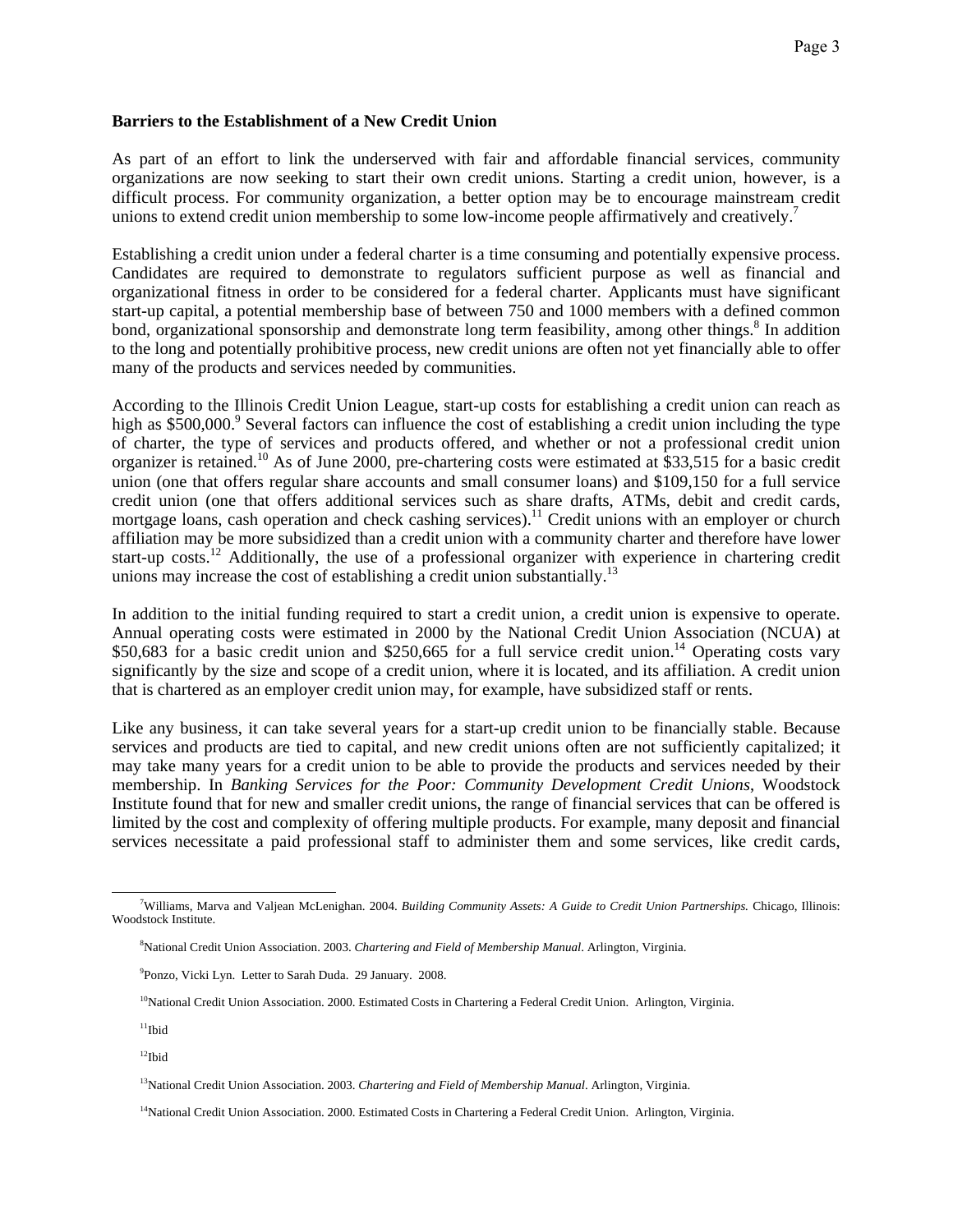require a significant initial investment.<sup>15</sup> Often, start-up credit unions offer only one deposit account to members, a basic share or savings account. It is only as the credit union grows that some of the most needed products, such as share draft accounts (checking accounts), share certificates (CDs), and emergency loan products become viable options.<sup>16</sup>

### **Why Establish Partnerships**

Establishing a credit union is a lengthy and expensive process, and it can take years to reach the scale of an established mainstream institution. A better option for community groups seeking to offer affordable financial products and services may be to form a partnership with an existing credit union. In *Building Community Assets: A Guide to Credit Union Partnerships*, Woodstock Institute described the benefits of collaboration between credit unions and community organizations. Partnerships between established credit unions and community organizations can be mutually beneficial, fulfilling a community group's goal of increased access to financial services for lower-income families, and helping credit unions expand their membership.

A saturated financial services market for middle- and upper-income households and the recent regulatory changes that have liberalized field of membership rules, have given mainstream credit unions fresh incentives to enroll new lower-income members. Some credit union leaders, however, have suggested that many mainstream credit unions lack the infrastructure to serve low-income communities, and that it may take many years to begin serving the underserved.<sup>17</sup> A partnership with a community organization can provide informed access to lower-income communities and can lower the transaction costs for credit unions learning to specialize in these markets.<sup>18</sup> Since community groups have firsthand knowledge of the needs of the communities that they assist, a partnership with a credit union may also reduce costs and entry barriers in the tasks that require specialized financial services knowledge, such as marketing, product development and location decisions.

The expertise of credit union staff can also increase the success of financial literacy programs, and can allow the credit union to offer tested programs and financial products tailored to community needs. Most importantly, partnerships can provide key benefits to lower-income people – linking the underserved with a lower cost, fair financial services provider that can help families become financially literate, save, and build wealth.

# **Growing Lower-Income Credit Union Membership through the** *Building Community Assets Program*

The *Building Community Assets Program* was designed to provide key technical assistance to community organizations seeking to establish a new partnership with a mainstream credit union or expand an existing partnership. Through its credit union research program and nearly 35 years of community reinvestment policy development and practice innovation, Woodstock Institute's staff has developed extensive expertise in identifying financial services partnerships and brokering agreements between large financial institutions and community organizations.

<sup>&</sup>lt;sup>15</sup>National Credit Union Association. 2000. Estimated Costs in Chartering a Federal Credit Union. Arlington, Virginia.

<sup>16</sup>Tholin, Kathryn and Jean Pogge. 1991. *Banking Services for the Poor: Community Development Credit Unions*. Chicago, Illinois: Woodstock Institute.

<sup>&</sup>lt;sup>17</sup>Credit Union Times. 2002. *CUNA, NAFCU Respond to Letter to the Editor from Woodstock Institute Leader*. Arlington, Virginia.

<sup>18</sup>Williams, Marva and Valjean McLenighan. 2004. *Building Community Assets: A Guide to Credit Union Partnerships*. Chicago, Illinois: Woodstock Institute.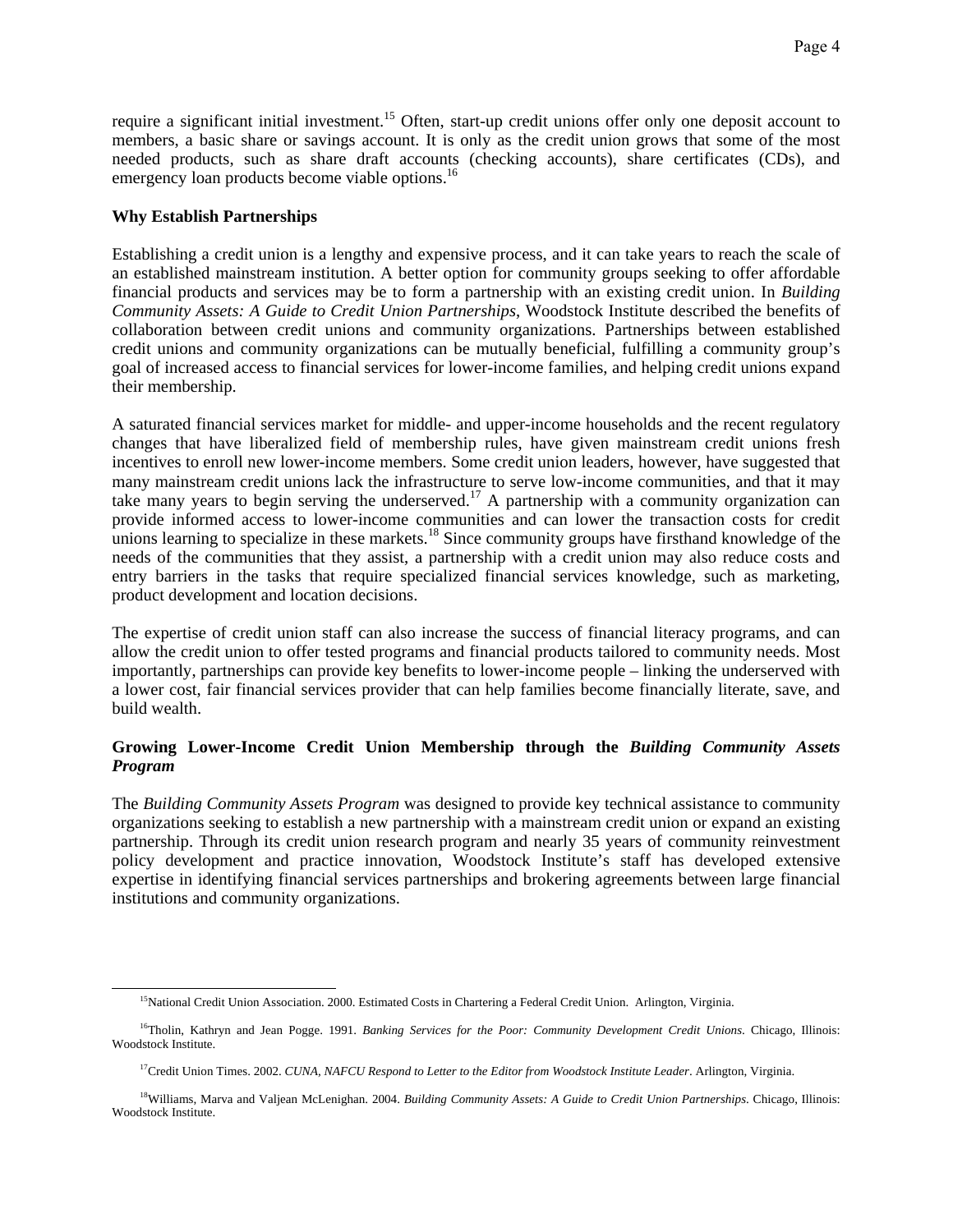In 2004, Woodstock Institute issued a request for qualifications from community organizations across the country that wished to promote the accessibility of affordable financial services and loans and financial management resources of mainstream credit unions.

Over 80 community organizations responded to the request for qualifications, detailing their capacity to develop and maintain a credit union partnership, any previous experience with community development finance issues, a proposed business model to deliver financial services to the communities they serve, the diversity of their service area, and their expectations for the proposal partnership. Based on these criteria, Woodstock Institute selected four organizations; Fresno West Coalition for Economic Development, of Fresno, California; Spokane Neighborhood Action Program, of Spokane, Washington; Community Action Project of Tulsa County, of Tulsa, Oklahoma; and Hartford Individual Development Account Collaborative of Hartford, Connecticut.

Woodstock Institute provided technical assistance to the four community development organizations seeking to partner with mainstream credit unions to increase financial opportunities for low-income families. To foster these partnerships, Woodstock Institute offered applied research assistance, site visits, and organizational planning to help community organizations and their constituents take advantage of the services offered by credit unions. This technical assistance program was documented in a series of case studies designed to identify the strategies used to establish the credit union partnership, develop goals for the partnership, and how to negotiate an agreement with a credit union. The case studies also document lessons learned at each site.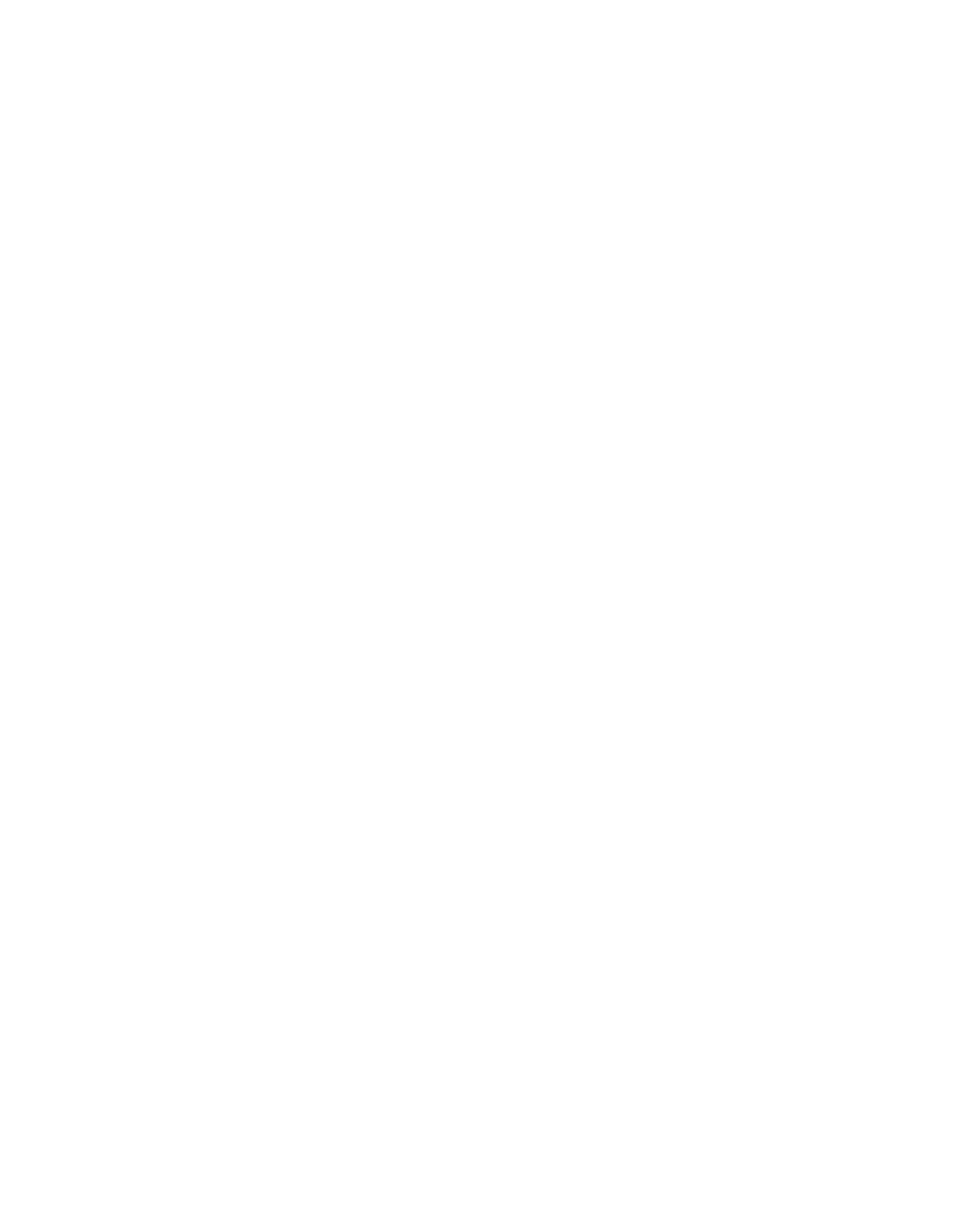# **Case Study: Fresno West Coalition for Economic Development**

Fresno West Coalition for Economic Development (Fresno West CED) developed a partnership with Fresno County Federal Credit Union (Fresno County FCU). The partnership included the establishment of a credit union ATM in a local grocery store and the expansion of the credit union's field of membership to include participants of Fresno West CED's financial education and small business trainings.

# **Background: Community Organization**

Fresno West is a nonprofit organization that was started in the late 1990s by a group of community residents who wanted to bring a grocery store and full service shopping center to their predominately lower-income and geographically isolated neighborhood. After succeeding in these efforts, Fresno West turned its attention to advocating for improvements in the health, housing, and employment status of its residents. Since then, Fresno West organized several resume-building and interviewing skills sessions, business development sessions, and tax assistance programs.

**Community Organization**: Fresno West Coalition for Economic Development

**Credit Union**: Fresno County Federal Credit Union

**Community Need**: Check cashing and wire transfer services

**Request:** Establish new partnership

**Technical Assistance Provided:**  Recommended charter change to permit associational members, provided assistance writing association bylaws

**Outcomes:** Change in credit union field of membership, new credit union ATM in community organization service area.

**New Members**: 50

The community of Fresno West is isolated from the rest of the City of Fresno by a six-lane highway and a set of railroad tracks. Access to shopping and community facilities is limited to travel by car, which few residents own. The residents of Fresno West are disproportionately low-income with a median household income of \$21,991, or roughly half the median income of City of Fresno. Additionally, Fresno West has a higher concentration of minority residents compared to other parts of Fresno. While greater Fresno is 40 percent Latino and 8 percent African American, Fresno West is approximately 50 percent Latino and 25 percent African American.

Fresno West Coalition for Economic Development learned about the great need for improved access to mainstream financial services in 2003, when a survey of residents revealed that 25 percent of the Fresno West community used payday loan products. A subsequent survey of 900 low-income Fresno residents found that 95 percent of respondents were interested in using credit union services; with check cashing and wire transfers cited as the most needed services.

# **Background: Credit Union Partner**

Fresno County FCU was incorporated in 1941 by 11 county employees and has since grown to a membership of over 40,000. Fresno County FCU has four branches, 14 ATMs, over 150 employees, a membership of over 40,000 and more than \$400 million in assets. Membership in Fresno County FCU is open to employees of over 100 select employee groups and the immediate family members of those employees, as well as several professional or occupational association groups.

Fresno County FCU educates its members about the financial problems associated with repeat payday loan usage, and encourages members to come to the credit union before going to a payday lender. Additionally, Fresno County FCU offers free financial seminars to their membership. Seminar topics include budgeting, long-term care planning, identity protection, and home ownership training. It also provides checking services with no monthly service charges and no minimum balance to open accounts. These checking accounts include direct deposit services and services accessible by telephone.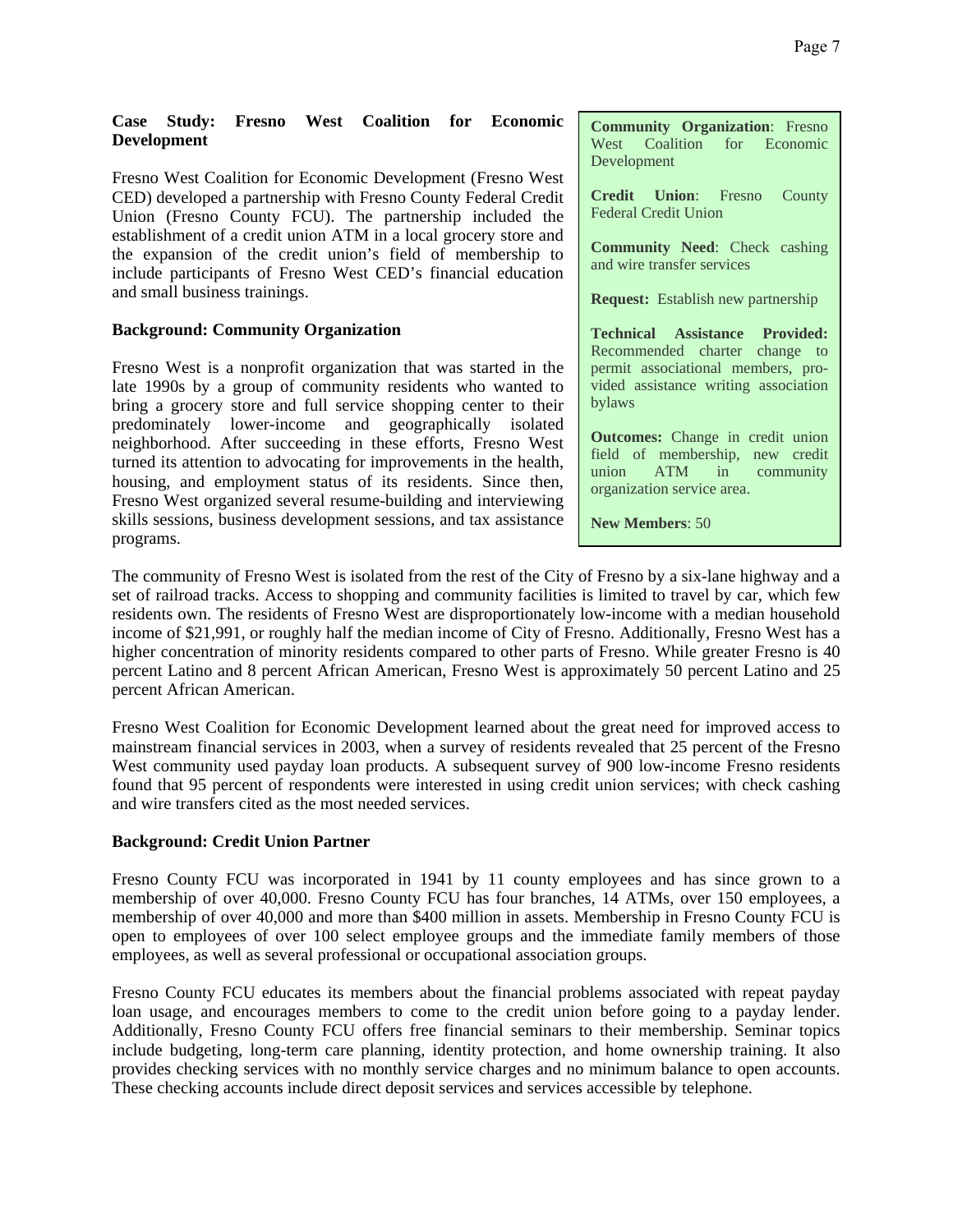While the leadership of Fresno County FCU was committed to the goal of expanding lower-income membership, the staff was unable to identify an effective strategy to reach this goal until they began working with Fresno West Coalition for Economic Development.

# **Woodstock Institute's Technical Assistance**

Woodstock Institute's technical assistance included researching appropriate credit union candidates for partnership and aiding in the partnership process. After Fresno West CED chose Fresno County FCU as its preferred candidate, steps were taken to ensure that the partnership could both enroll Fresno West CED clients as credit union members, and protect the integrity of Fresno County FCU's membership base. However, early on in the process, Fresno West CED confronted a major complication: how to expand Fresno County FCU's field of membership to include the residents of Fresno West. The credit union was reluctant to add Fresno West's zip code as a geographical field of membership because of concerns about maintaining a narrow customer focus and maintaining customer service. The ZIP code also extends into a rural area to the west of town, which would have the effect of adding additional rural communities.

To address this problem, Woodstock Institute's staff suggested that a Fresno West CED *associational* field of membership be added to the credit union's charter, which would allow new lower-income members to enroll without significant changes to the credit union's charter. To strengthen the membership-base, Fresno West CED proposed the development of entry requirements, such as financial education classes, to ensure that new members had the financial skills to manage their new accounts.

Woodstock Institute's staff met with representatives of Fresno West CED and Fresno County FCU in early 2005 to broker an agreement on the structure of the new association. The goals of the partnership were to increase credit union membership among Fresno West residents, provide better access to credit union services by locating an ATM in the area, and offer financial services tailored to the community such as affordable home mortgages and small business loans. Other planned outcomes of the agreement were that the credit union would assist Fresno West CED in providing financial education services, including sessions on basic personal financial management, first-time homeownership, small business development, and information sharing on lower-cost alternatives to payday loans. With assistance from Woodstock Institute, bylaws for the new Fresno West Association were written and adopted, which started the process of establishing the associational field of membership between the Fresno West Coalition and the Fresno County Federal Credit Union. Fresno County FCU also agreed to provide a credit union ATM at the very community grocery store that catalyzed the establishment of the Fresno West CED seven years earlier.

# **Partnership**

Both the community organization and the credit union committed to a number of activities designed to increase lower-income membership at Fresno County FCU. For example, Fresno West CED and Fresno County FCU agreed to market credit union membership to community residents. Fresno West CED regularly sends information on the credit union to participants in their educational programs and visitors to their employment center. On March 1, 2006, Fresno West CED organized a community ribbon cutting event for the installation of a credit union ATM at the area grocery store—which was extensively covered by local media. At an affordable housing fair organized by Fresno West CED in the Fall of 2005, Fresno County FCU conducted two 3-hour home ownership workshops, which were attended by over 60 community members. Fresno County FCU also set up booths at Fresno West CED's Earned Income Tax Credit (EITC) tax assistance sites.

As part of the partnership, Fresno County FCU committed staff time to organize and lead financial workshops integrated into the new Fresno West Association's programming. For example, Fresno County FCU staff participated in the First Time Homebuyer workshops offered by Fresno West CED, which had an average attendance of 25 attendees per month during the technical assistance period. Fresno County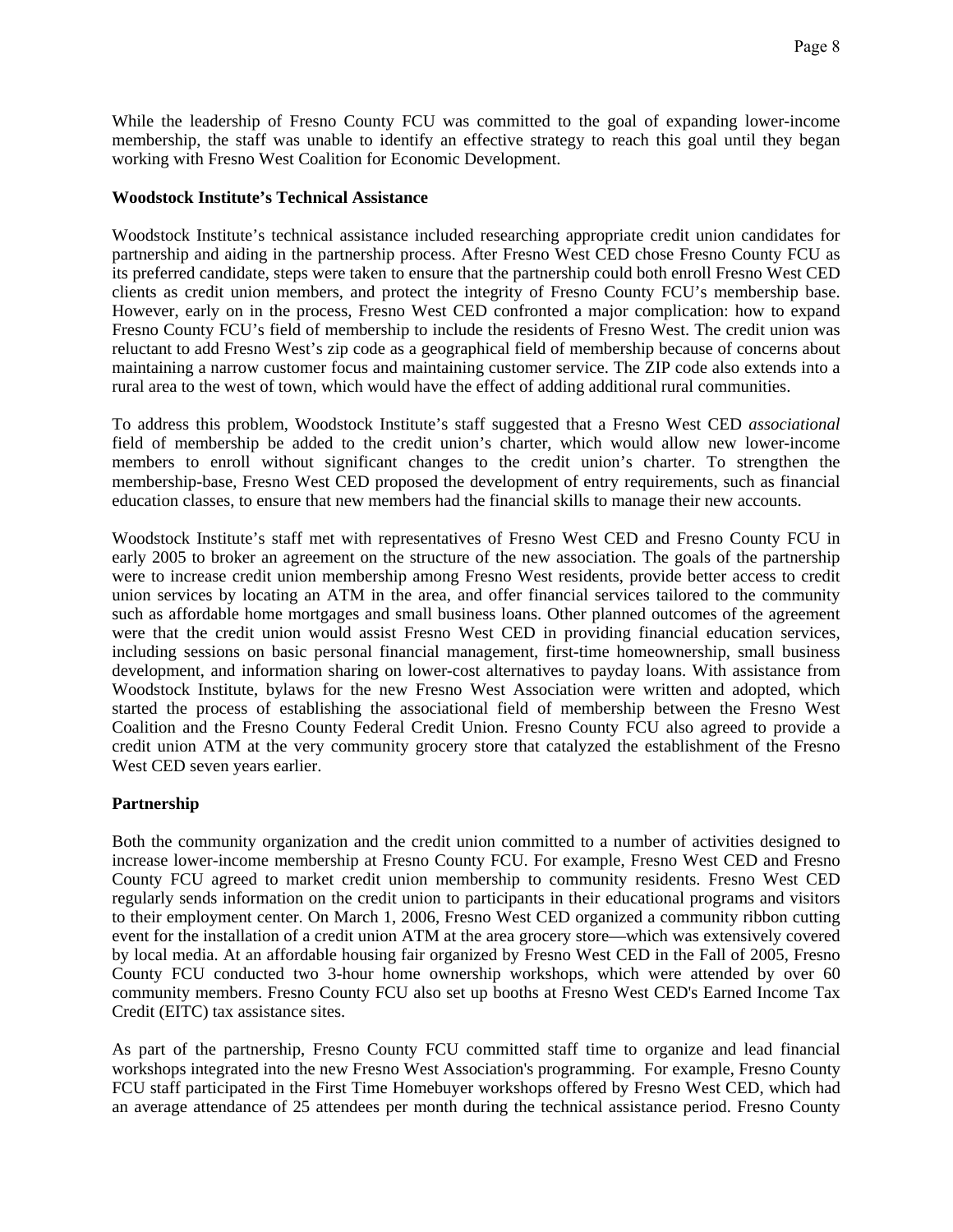FCU also partnered with Fresno West CED in their Homeowners Institute, which provided credit counseling and repair assistance as well as home ownership counseling to local residents. The Homeowners Institute classes also gave participants extensive information on avoiding predatory home mortgages. In 2007, Fresno West CED and Fresno County FCU began working to establish an Individual Development Account (IDA) program to help consumers finance new homes and start or expand businesses.

By the Summer of 2006, the Fresno West Association had 275 members, 50 of whom became members of Fresno County FCU.

# **Lessons Learned**



Documenting the demand for credit union services through survey, Fresno West was not only in a much more informed position to define long-term goals, but also gained an invaluable tool to leverage credit union support for a partnership: an understanding of local market demand.



Although many credit unions face field of membership restrictions, there is some flexibility to enable residents of lower-income communities to join. Fresno West confronted this problem by forming an association whose membership is eligible to join Fresno County FCU. The agreement by Fresno West Association and Fresno County FCU to hold financial literacy programs not only worked to strengthen new membership, but also insulated existing credit union membership from potentially problematic accounts.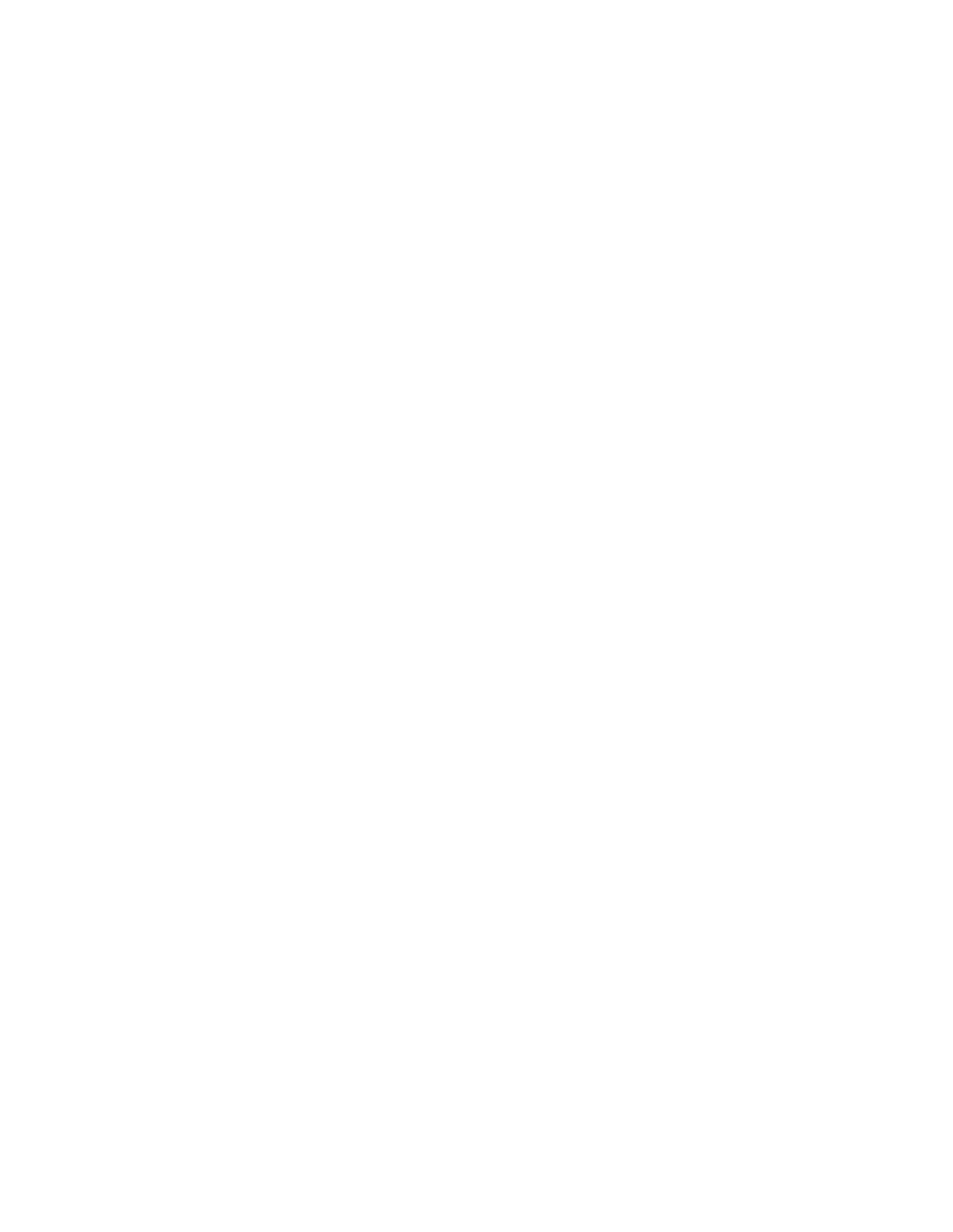### **Case Study: Co-opportunity, Inc and Hartford Individual Development Account Collaborative**

Co-opportunity, Inc. (Co-opportunity) is a nonprofit organization working to provide asset development opportunities to the lowerincome residents of Hartford, Connecticut. In partnership with the Hartford Individual Development Account Collaborative (HIDAC), Co-opportunity worked to expand its existing relationship with Hartford Federal Credit Union (Hartford FCU). The partnership yielded 116 new lower-income credit union members.

# **Background**

Co-opportunity was founded in 1987 as an affiliate of El Hogar del Futuro, a Hartford nonprofit housing developer. To date, Coopportunity has trained over 900 families to own and manage cooperative housing.

Although originally founded to address housing needs, Coopportunity's mission has evolved to include asset building programs for lower-income residents. Hartford has one of the highest poverty rates in the nation and is one of a handful of

**Community Organization**: Coopportunity, Inc and Harford Development Account Collaborative

**Credit Union**: Hartford Federal Credit Union

**Community Need**: Basic transaction accounts

**Technical Assistance Request:**  Identify a credit union partner

**Technical Assistance Provided:**  Identified credit union partner, refined partnership model, negotiated partner-ship

**Outcomes:** Hartford Federal Credit Union offered accounts to VITA site participants

**New Members:** 116

cities that actually saw poverty increase during the past decade. The number of Hartford census tracts where 30 percent or more of the residents live below the federal poverty level increased from 18 to 32 from 1990 to 2000, with 31 percent of Hartford's residents living in poverty in 2000. In response to this trend of concentrated and increasing poverty, Co-opportunity developed a comprehensive asset building program combining financial education and counseling, workforce development, and asset building skills with hopes of increasing the asset building potential of lower-income residents in the Hartford region.

In 2001, Co-opportunity organized HIDAC, a coalition of 14 community-based organizations, banks, funders, and technical assistance providers collaborating to address Hartford's need for asset building opportunities. The purpose of HIDAC is to promote asset building products and services, including Individual Development Accounts (IDAs), affordable financial services and financial education services. Co-opportunity serves as the lead organization and fiscal agent of HIDAC and its membership includes the Annie E. Casey Foundation, Hartford YWCA, Citizens Research Education Network, Hartford Public Library, Mt. Sinai Hospital, Hartford's 14 Neighborhood Revitalization Zone Committees, and the City of Hartford. Hartford is also a designated participant in the Annie E. Casey Foundation's "Making Connections" program, an initiative to improve the financial wellbeing of families and children in lowerincome communities.

As the lead agency of HIDAC, Co-Opportunity manages 120 IDAs for adults and 100 for youth who were recruited to the program by HIDAC members. In addition to providing case management services to IDA participants, Co-opportunity provides financial literacy training and homebuyer education to all IDA programs in the greater Hartford region. In 2005, Co-opportunity assumed management of the city-wide Volunteer Income Tax Assistance (VITA) and Earned Income Tax Credit (EITC) campaigns, which serve hundreds of lower-income consumers every year.

Co-opportunity and HIDAC identified a demand for credit union services based on a financial services market analysis for the city of Hartford commissioned by the Annie E. Casey Foundation and conducted by Metis Associates. The analysis found that Hartford residents believed that they had received substandard access to bank loan products in the past, that bank branches were not conveniently located, and that the overall quality of bank customer service was poor. Credit unions were also viewed more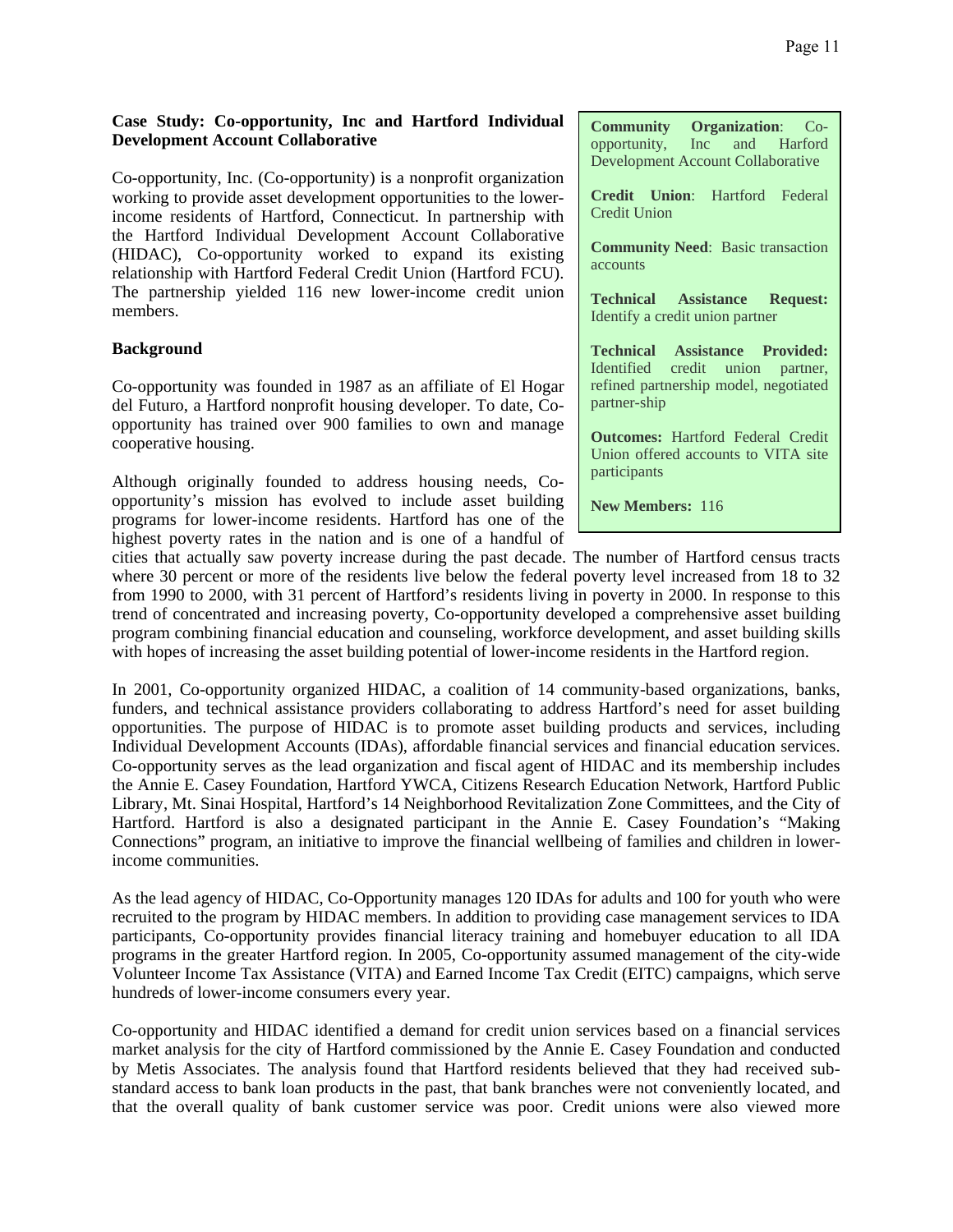favorably than banks based on a perception of better customer service, although most people were not actually credit union members and largely depended on check cashers for basic banking transactions.

# **Credit Union Partner**

Hartford FCU is a full service financial institution with a community field of membership that allows anyone who lives, works, worships, or attends school in the Hartford metropolitan area to become a member. In addition, the employees of Mt. Sinai Hospital, a HIDAC member, are a select employee group of the credit union, and have reported great satisfaction with credit union services. The credit union has four offices and seven ATMs and offers free share savings accounts as well as draft (checking) accounts with no monthly fee or minimum balance, and unlimited check writing. The credit union also offers affordable consumer loans, ATM and debit cards, direct deposit, and on-line services.

### **Woodstock Institute's Technical Assistance**

Woodstock Institute assisted Co-opportunity and HIDAC in identifying strategic goals of the partnership and locating potential credit union partners. Like many community organizations looking for ways to offer financial services to their clients, HIDAC initially sought to establish a new community development credit union. However, after reviewing the start up requirements with Woodstock's staff, HIDAC recognized that forming a new credit union would be a tremendous regulatory and financial challenge. It was also clear that the process could take years before the new credit union would have sufficient resources to provide the full range of financial services HIDAC wished to offer, such as draft (checking) accounts, consumer loans, and home mortgages. Partnering with an existing credit union, on the other hand, would allow HIDAC the ability to offer products within a few months.

Woodstock Institute and HIDAC developed a comprehensive list of potential credit union candidates, based on branch locations, account opening criteria, willingness to serve lower-income consumers, and the credit union's current field of membership requirements. The Connecticut Credit Union Association also proved to be a great resource in HIDAC's search for a credit union partner. Ultimately, the positive relationships held by a few HIDAC members with several local credit unions, narrowed the focus to two credit unions. After carefully considering each field of Membership, HIDAC chose to approach Hartford Federal Credit Union (Hartford FCU) about forming a partnership.

The initial goal of HIDAC was to attract a new Hartford FCU branch to a lower-income community in Hartford. Although there was substantial demand for a new branch, Woodstock Institute's staff advised that HIDAC instead begin discussions with more modest goals, such as promoting credit union membership to neighborhood residents, because developing a new facility would require such a significant investment of time and resources. Although HIDAC could substantiate demand for a credit union branch, they realized that beginning discussions with such a large scale task could have suspended any partnership projects.

Working with Woodstock Institute, HIDAC modified its approach and identified a number of strategies that could be adopted by the Hartford FCU to better serve HIDAC clients. For example, HIDAC identified certain account features and loan products they believed to be critical to the program's success, including low monthly fees, no minimum balance requirements, affordable short-term personal loans, small business loans, auto loans, and mortgages. Recognizing that the long-term success of any program would require creativity, it became important that Hartford FCU demonstrate a willingness to develop or support innovative financial products, such as stored value cards and IDAs.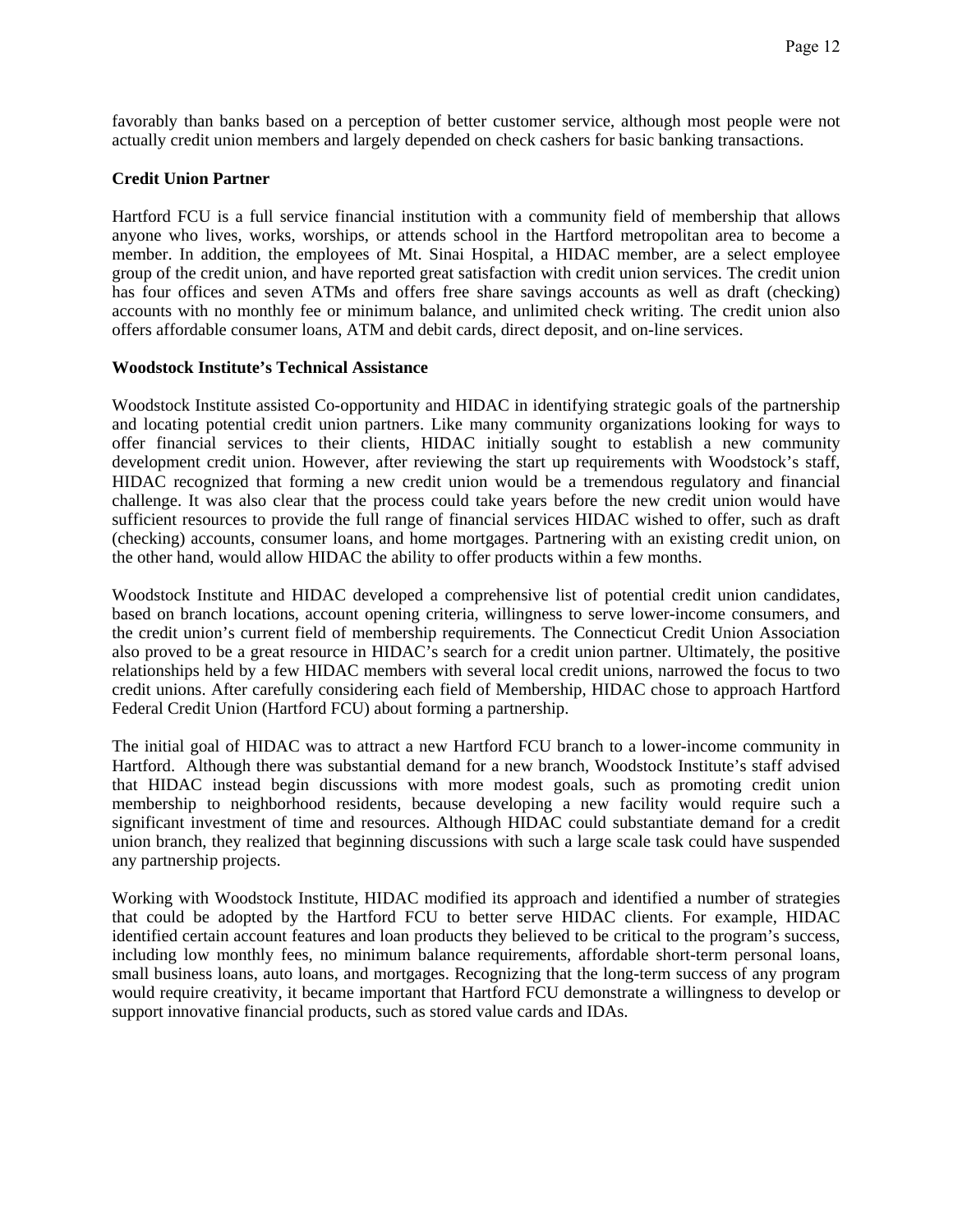# **Partnership**

In early October 2005, HIDAC began a series of meetings with Hartford FCU to discuss partnering on an upcoming EITC campaign. The credit union was very receptive to the idea and agreed to open credit union accounts for tax filers at HIDAC's free tax preparation sites. The credit union quickly modified its account opening procedures to allow Volunteer Income Tax Assistance (VITA) site volunteers to assign account numbers, file the proper paper work, and collect required documentation before turning this information over to the credit union for next-day processing. Hartford FCU also provided advertisements for the program, as well as signage, flyers, and informational pamphlets at the tax preparation sites.

HIDAC identified the \$50 initial deposit requirement on Hartford FCU savings accounts as a potential barrier to membership for many low-income people. This barrier was overcome by a generous donation by the Annie E. Casey Foundation that provided the \$50 deposit for new members at several sites. At other sites, Hartford FCU changed its account opening procedures, such as permitting a tax refund to be counted as the first \$50 minimum deposit.

By Spring 2006, 65 credit union accounts had been opened, 32 of which remained open six months later. Eight of the 32 accounts also had checking and debit card features. This take-up rate exceeded HIDAC's projections, subsequently encouraging the partnership to continue into the 2007 tax season. By March 2007, 51 tax clients had opened savings accounts at Hartford FCU, five of whom also opened checking accounts with ATM and debit cards. Outside of the tax season, HIDAC works with the program participants of selected partners, like the Hartford YWCA, which has a capacity to reach underserved consumers, and market and facilitate credit union membership.

As of this writing, the partners are looking ahead to new collaborations. For example, they are considering establishing a financial incentive to encourage new account holders to maintain their credit union membership for a longer-term, and are committed to finding ways to encourage new members to engage in the credit union's asset building services, such as financial education and small consumer loans. Finally, as a result of discussions with Woodstock Institute's staff, Hartford FCU and HIDAC are discussing another opportunity for partnership to expand access to financial services in Hartford. In the proposed project, HIDAC will use its financial education and counseling expertise to help consumers open accounts who, because of ChexSystems violations, are currently unable to open Hartford FCU checking accounts.

# **Lessons Learned**



HIDAC, like many organizations, initially planned to meet the financial services needs of their community by establishing their own credit union. Starting a new credit union is a time consuming, expensive, and challenging project and developing a partnership with a credit union can be a quicker and less difficult process with a potential to enroll new lower-income credit union members.



Starting with an ambitious goal could have stalled partnership negotiations. For example, the success of the HIDAC/Hartford FCU partnership was related to the participants' ability to identify mutually beneficial programs and new opportunities for partnership. While the partnership began with the secondary involvement of Hartford FCU in its VITA program, the partnership has since expanded to include joint financial education programs throughout the year. As the partnership is strengthened, discussions of a new credit union branch may develop.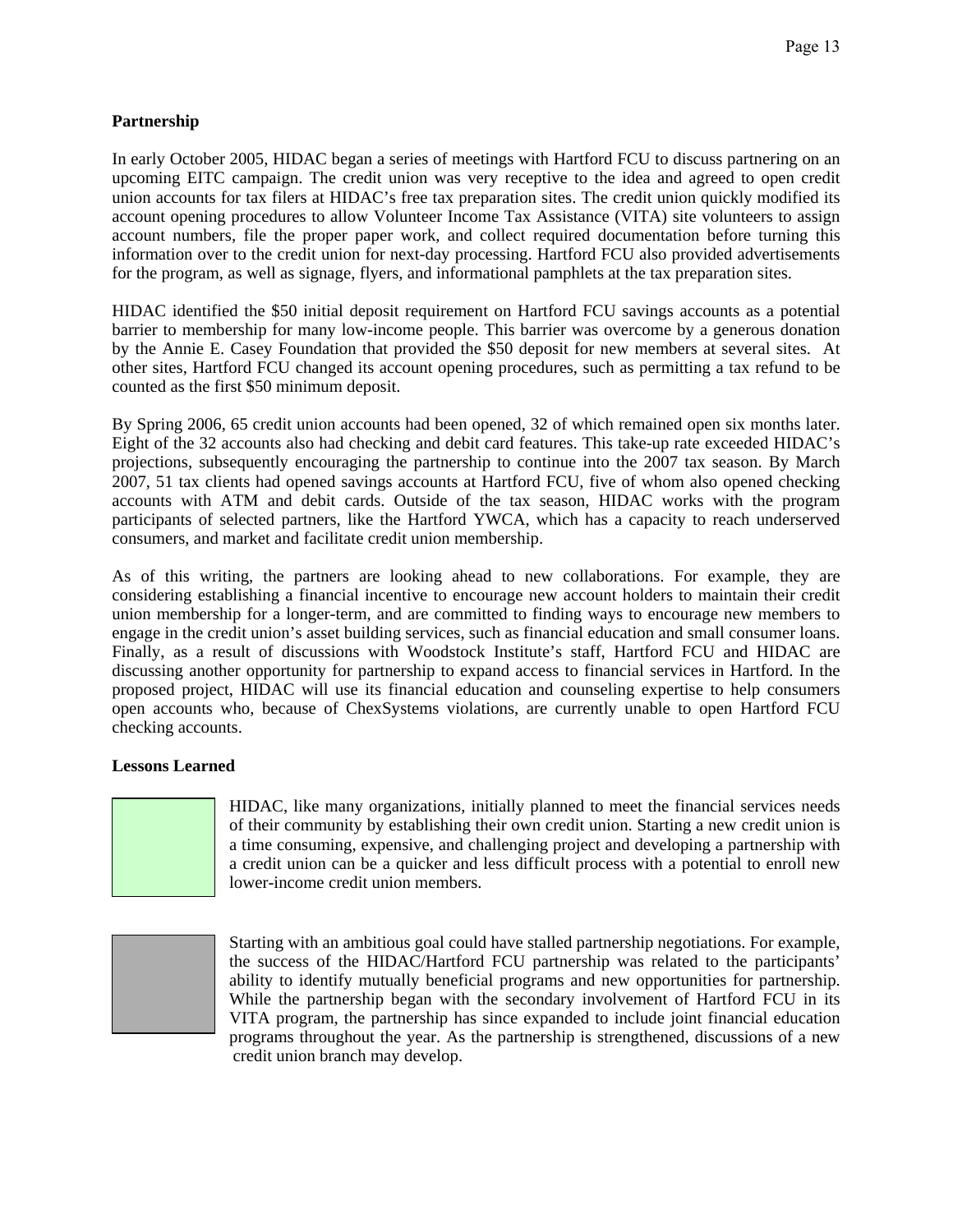# The partnership between HIDAC and Hartford FCU is mutually beneficial. For example, in addition to giving low-income community members' new access to high quality financial services, the partnership gives Hartford FCU access to an untapped market. The partnership also found new ways to expand credit union membership through a proposed program that would give Hartford FCU an alternative to rejecting draft checking account applicants that have ChexSystems violations.

Building on community strengths such as existing networks, can help build a sustainable program. For example, HIDAC was able to capitalize on a significant asset of the organization: the hundreds of lower-income consumers, and potential new credit union members, who use its VITA program.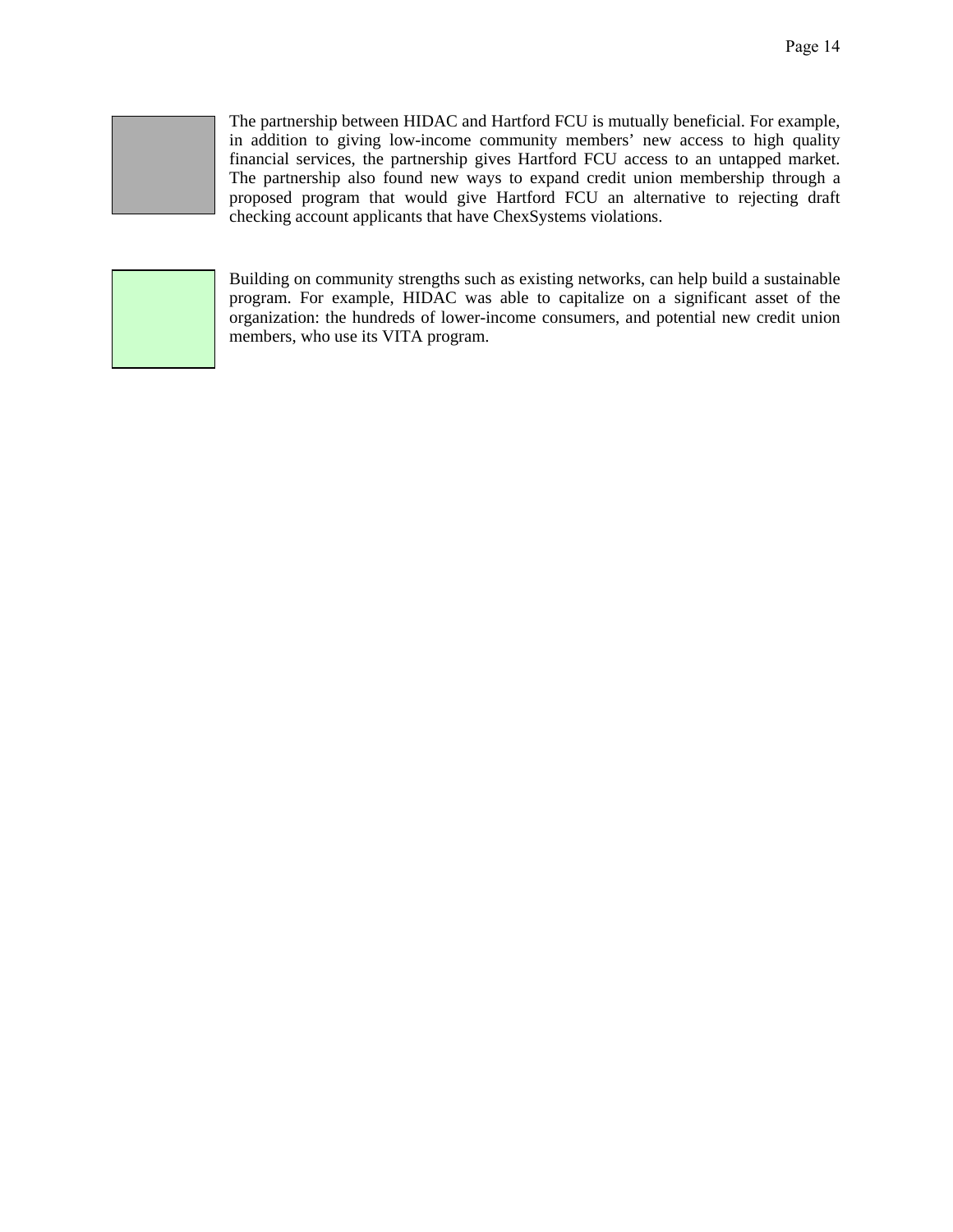# **Case Study: Spokane Neighborhood Action Program**

Spokane Neighborhood Action Programs (SNAP) worked with Woodstock Institute to expand its partnerships with two credit unions: Numerica Credit Union (Numerica CU) and Washington State Employees Credit Union (Washington State Employees CU). The partnership included financial education programs and opportunities for SNAP program participants to become credit union members and to establish savings plans.

# **Background**

SNAP was formed in 1966 as an initiative of Spokane's Catholic Charities to serve lower-income residents of Spokane, Washington. In 1985, the agency became a separate, independent organization. SNAP's mission is to help low-income, homeless, and other vulnerable people transition from crisis to sustainability. SNAP provides human services, housing assistance, and economic opportunities for its program participants, and works to increase resources for vulnerable Spokane residents.

**Community Organization**: Spokane Neighborhood Action Program

**Credit Union**: Numerica Credit Union and Washington State Employees Credit Union

**Community Need**: Basic transaction accounts

**Technical Assistance Request:**  Expand existing partnership

**Technical Assistance Provided:**  Strategic planning

**Outcomes:** Developed alternative measures of providing cash measures of providing cash services.

**New Members:** 57

SNAP has three urban outreach centers and a rural center that operates seasonally and serves some of the surrounding rural population. With a staff of a 120 full-time and 30 part-time employees, SNAP offers comprehensive case management and emergency services such as "sack dinners," emergency housing, substance abuse programs, and life skills programs. SNAP also offers energy bill assistance, mortgage assistance, and affordable housing development. In 2003, SNAP established the Neighborhood Assets Program, chartered with the purpose of helping SNAP program participants access affordable financial services and build assets.

According to SNAP estimates, most of its 13,000 clients lack access to financial services. A survey of 257 program participants revealed that 46 percent didn't have checking accounts and 33 percent used check cashers, payday lenders and other fringe-banking services. Additionally, 91 percent of those surveyed indicated they would be interested in using SNAP-sponsored financial services if they were available.

Based on this research, SNAP's staff began talking with local banks and the Washington State Credit Union League about partnering to provide basic financial services to SNAP program participants. All of the local banks identified as potential partners stated that they were unwilling to participate or felt they could not commit to such a program. However, two credit unions, Numerica CU and Washington State Employees CU, showed substantial interest in providing credit union membership to SNAP program participants. The partnership included an agreement to refer SNAP clients first to Washington State Employees CU, which has a more restricted field of membership, and then to Numerica CU if that client was ineligible to join. In April 2004, a credit union satellite branch was established in the SNAP office.

### **Credit Union Partners**

Numerica Credit Union has a community field of membership allowing anyone residing in the Spokane region to join the credit union. Numerica CU has ten branches, 195 full-time employees, over 64,000 members, and \$530 million in assets. It offers a free savings account with a minimum \$25 initial deposit and no minimum balance requirement. In addition, the credit union has a basic checking account without a minimum balance requirement, and a modest \$3 monthly service charge. The credit union serves its members at its 19 branches located throughout the state of Washington. Numerica CU is also a participant of the Shared-Branch Credit Union Program, which allows members to access their accounts at over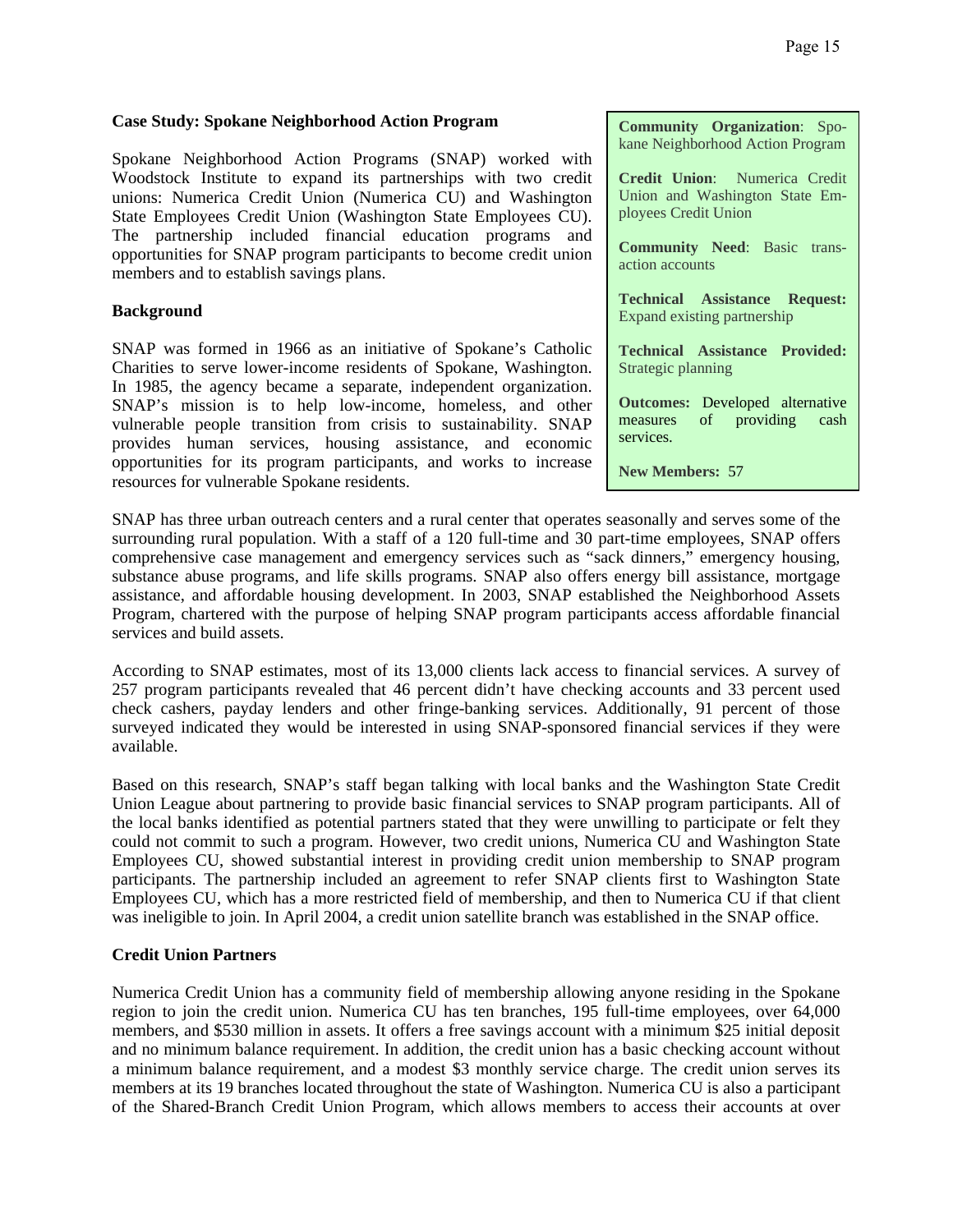2,400 locations in 46 states. Debit and ATM cards are available, as are the direct deposit of benefits and pay checks.

Washington State Employees Credit Union has a field of membership limited to city, county, state, higher education or public school employees, and the relatives of current members. However, the credit union's membership has a strong desire to reach low-income consumers within its current field of membership. Washington State Employees CU has 338 full-time employees, 130,000 members, and over \$1 billion in assets. It offers a free savings account that can be opened with as little as \$5, no minimum balance requirements, ATM cards, and direct deposit accounts. All of Washington State Employees CU's checking accounts are free, although there is a minimum opening deposit of \$50 if a member desires checks or a debit card.

#### **Woodstock Institute's Technical Assistance**

As part of the *Building Community Assets* program, SNAP sought to expand its existing partnership with Washington State Employees CU and Numerica CU. Key features of the SNAP pilot program included its unique enrollment process and marketing program. For example, SNAP designed its enrollment process so that a person who opens a credit union account can graduate to "full membership" after following a series of steps meant to provide enrollment incentives, including a \$50 match by SNAP for the first \$50 saved. The benefits of full membership, achieved after demonstrating financial literacy, includes a checking account, as well as ATM and debt cards. SNAP also found ways of increasing the success of its program by capitalizing on existing community networks, including local employers who were interested in increasing the number of their employees with direct deposit.

As part of their technical assistance program, Woodstock Institute facilitated a memorandum of understanding between SNAP, Numerica CU, and Washington State Employees CU to expand the partnership beyond the pilot phase, and provided information on the feasibility of check cashing services. In January 2005, Woodstock Institute facilitated a meeting intended to help in this first goal, which resulted in the development of a memorandum of understanding that guided the expansion of the program beyond the pilot phase.

The memorandum of understanding laid out the goals of the partnerships for both the community organization and the credit unions, as well as served to outline each party's expected contribution. Goals identified at the meeting included serving a diverse market; establishing clear measurable outcomes; offering products that meet target customers needs; and moving the program towards financial sustainability. At the meeting, the attendees established strategies for meeting many of these goals. One of these strategies was an agreement to conduct a market analysis and to develop a marketing plan going forward in order to better understand the needs and demands of the local market.

While providing cash services at the SNAP satellite branch was an initial goal of SNAP coming into the partnership, the complexity of the process was eventually a deterrent. Woodstock Institute's staff, using information from the National Federation of Community Development Credit Unions, helped SNAP to identify the pros and cons of, and alternatives to, handling cash on-site. SNAP determined that handling cash would require additional staff time and expertise, a greater financial commitment from the Neighborhood Assets program, more complicated bookkeeping, and additional space. After examining the feasibility of taking on these added costs, SNAP decided to use alternative measures of providing cash services. These alternatives include agreements with local banks and check cashers to use their cash services for a reduced cost or, in some cases, for free.

To lessen the funding burden on SNAP, the partnership received grants from Washington Credit Union Foundation and the National Credit Union Administration. In addition, both Numerica CU and Washington State Employees CU donated their staff time, equipment, and materials.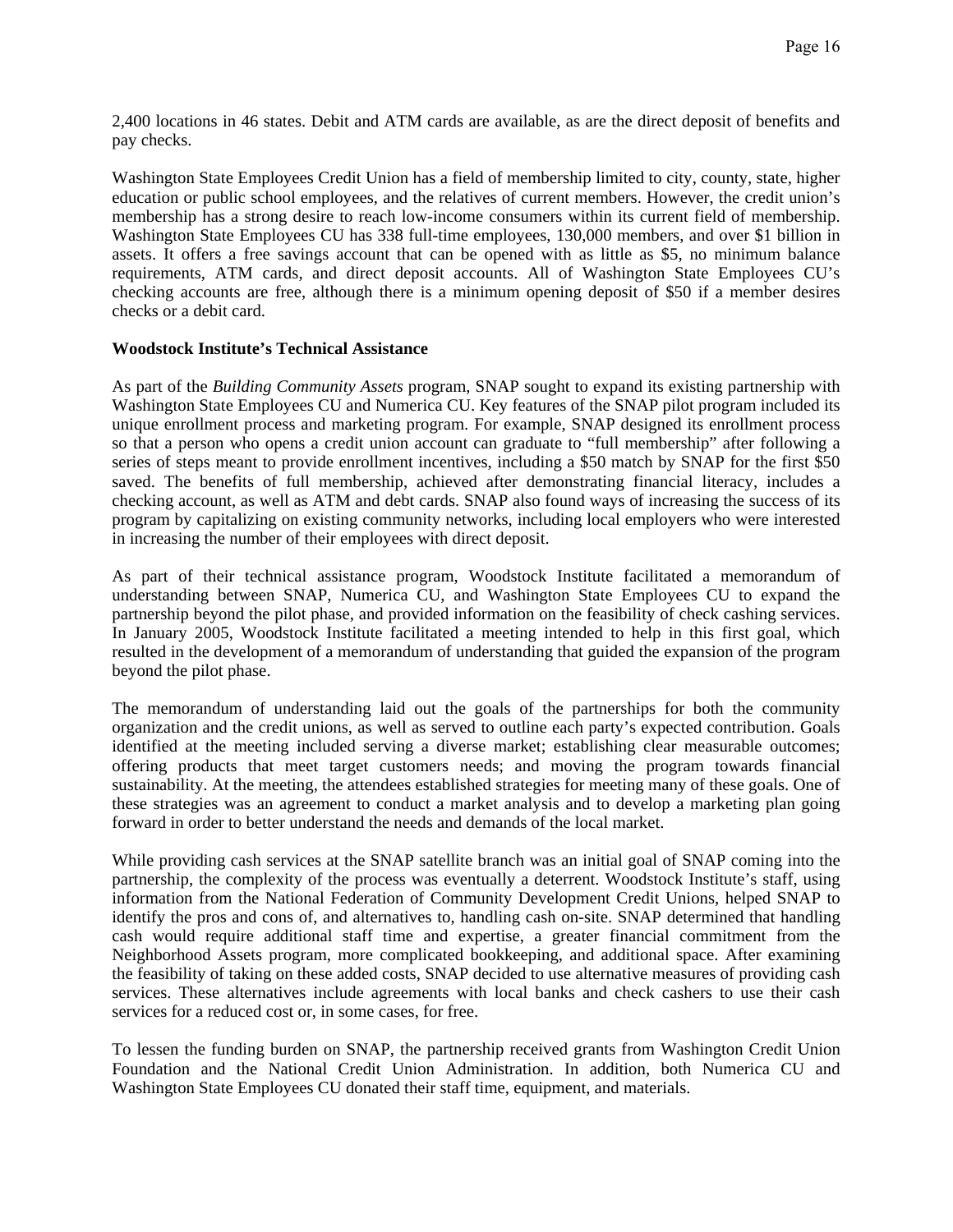# **Partnership**

Between April 2004 and June 2006, SNAP registered 551 clients and graduated 57 into full credit union membership. These full members received many benefits, such as checking account and ATM privileges. As of this writing, SNAP has plans to expand their financial services offerings to include an auto loan that will have a term of up to three-years, and an unsecured one-year automobile repair or cash emergency loan.

Throughout the initial pilot period and during the expansion process, SNAP required financial literacy and counseling for all new credit union members. SNAP also held individual financial counseling and financial education classes for over 200 people which enabled many new credit union members to make significant debt reduction payments and to build assets. SNAP found that by improving the financial management skills of their program participants, members were better able to manage their accounts effectively and not incur additional fees.

# **Lessons Learned**



Developing relationships outside of the partnership can serve to strengthen the partnership. For example, through collaboration with local employers, SNAP was able to expand its market and increase access to underserved consumers who require affordable financial services.

Working with multiple financial institutions is possible. SNAP's partnership with Numerica CU and Washington State Employees CU served to increase access to financial services without requiring an alteration in the fields of membership of either institution.



State credit union leagues can be an important resource. The Washington State Credit Union League proved to be an ally in the process for SNAP by helping them identify potential credit union partners. In addition, some state credit unions also operate foundations that may be able to provide financial support to credit union partnerships.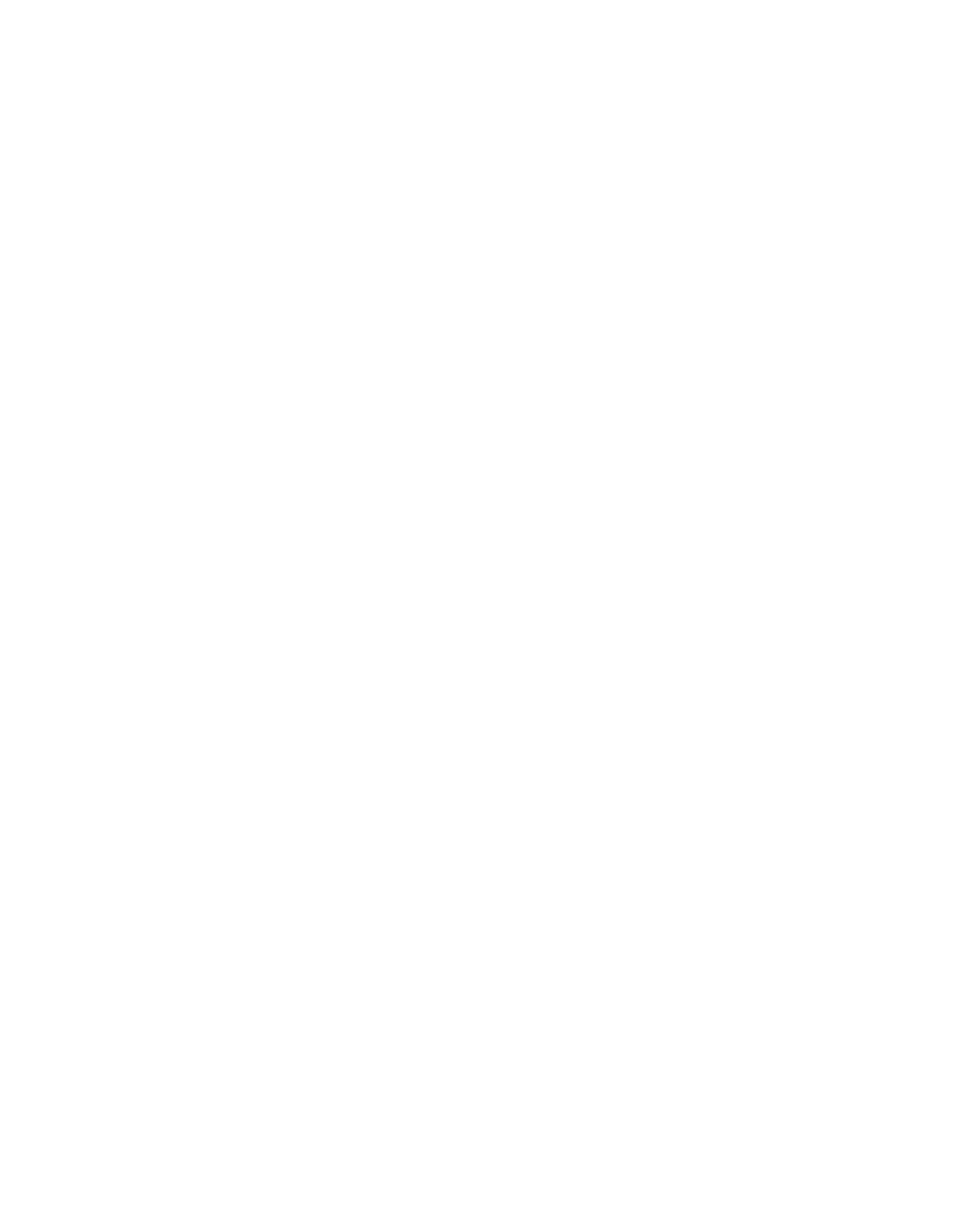# **Case Study: Community Action Project of Tulsa County**

Community Action Project of Tulsa County (CAP) expanded its partnership with the Tulsa Federal Employees Credit Union. The goals of the partnership included expanding membership opportunities to the Community Action Project program participants, reducing predatory lending by offering affordable financial services and loans, and offering joint financial education programs.

# **Background**

CAP is a comprehensive anti-poverty organization of 277 full-time staff focusing on improving the financial circumstances and economic independence of families with young children in the five county Tulsa region. Among its many programs, CAP offers a free income tax preparation service and manages an Individual Development Account (IDA) program which provides savings incentives for participating families. During the 2005 tax season, over 250 volunteers contributed more than 10,000 hours preparing tax returns serving 17,772 clients; and generating \$23.8 million in refunds.

In 2003, CAP realized the need for credit union services after recognizing that many of their clients were either unaware or not **Community Organization**: Community Action Project of Tulsa **County** 

**Credit Union:** Tulsa Federal Employees Credit Union

**Community Need**: Alternatives to fringe financial services and new pathways to deliver financial education

**Technical Assistance Request:** expand existing partnership

**Technical Assistance Provided:**  Develop partnership goals and ensure commitment from credit union management

**Outcomes:** Commitment to open accounts at tax preparation sites and expansion of homebuyer training program.

**New Members:** 772

taking advantage of the financial or educational services available to them. Instead of these resources, CAP clients often used payday loans, check cashers and other expensive financial services. The need for affordable financial services was further informed by an estimate that approximately 6,500 CAP clients had become repeat users of payday loans since they first became available in Oklahoma in September, 2003. Because of this realization, CAP became interested in finding ways to assist victims of predatory lending, increase access to financial education programs, and help CAP clients build assets.

# **Credit Union Partner**

Established in 1943, Tulsa Federal Employees CU has a community field of membership that allows consumers living and working in Tulsa County and surrounding counties to join. With 107 full-time employees, Tulsa Federal Employees CU has more than \$368 million in assets and 57,000 members.

Tulsa Federal Employees CU offers a free savings account which requires a minimum initial deposit of only \$5. The credit union's checking account, which may be opened with a minimum deposit of \$30, has a \$5 per month service charge which is waived if the account balance exceeds \$300. However, the account is free if the account balance is \$300 or more. Tulsa Federal Employees CU also offers several consumer loans, including new and used auto loans and unsecured consumer loans. Members may also apply for the credit union's First Time Home Buyer Program, which offers 20 year mortgage loans with no down payment. Tulsa Federal Employees CU has eight locations in the Tulsa region.

# **Woodstock Institute's Technical Assistance**

Although Woodstock Institute's staff identified other potential partners, CAP decided to pursue a partnership with Tulsa Federal Employees CU, with whom they have had a longstanding relationship (Tulsa Federal Employees CU hosts a CAP tax preparation site each year). Woodstock Institute's technical assistance effort included helping to establish the goals of a partnership, developing the most strategic way to initially approach Tulsa Federal Employees CU, and securing the commitment of both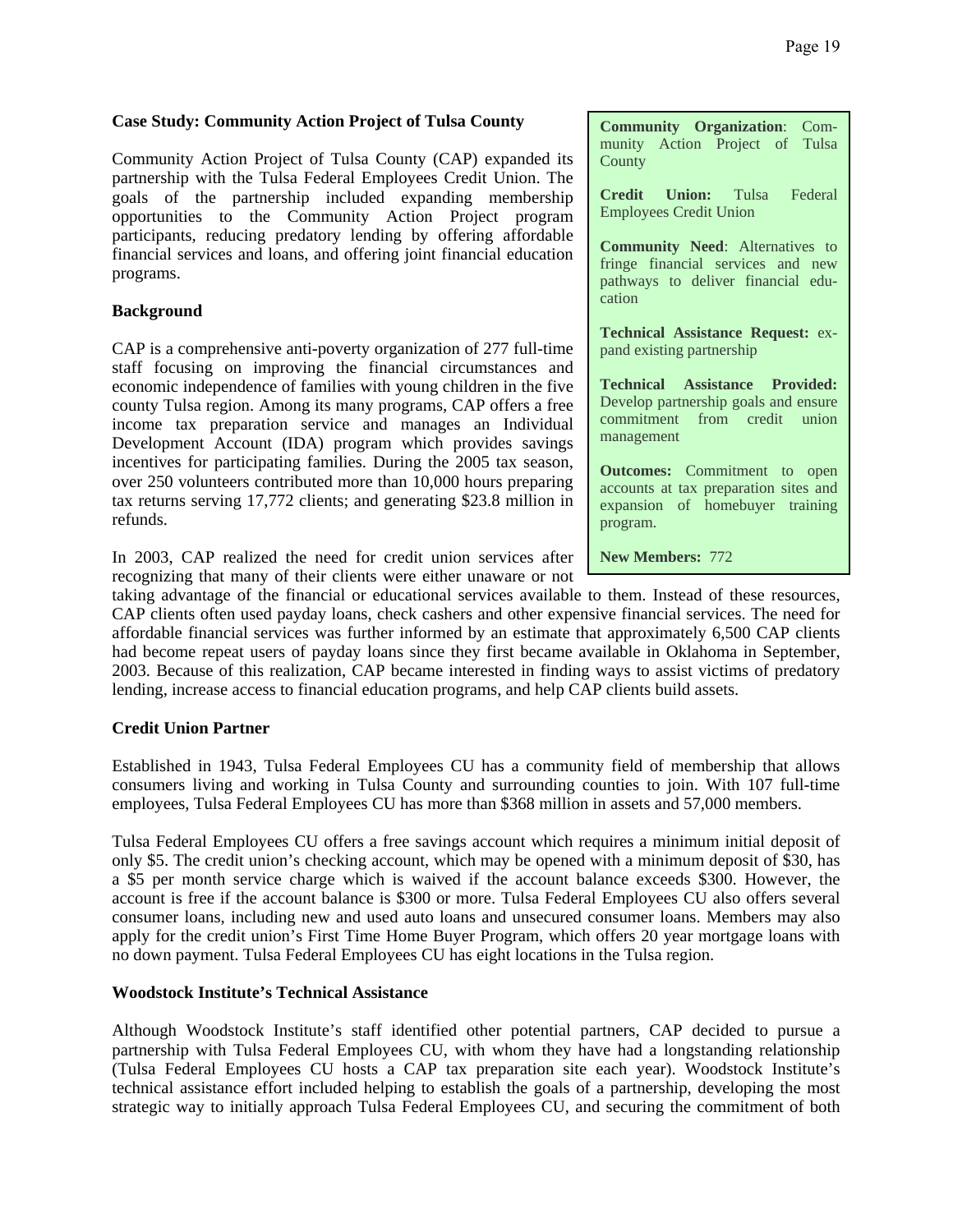parties. CAP began the partnership process with the following goals: securing credit union membership for CAP clients, finding a mechanism through which to market credit union products as alternatives to high cost payday loans, and working with a credit union partner to provide joint CAP and credit union financial education programs.

Despite Cap's longstanding relationship with Tulsa Federal Employees CU, the relationship was tentative because there was no established commitment from the credit union's upper management. In collaboration with Woodstock Institute's staff, several advantages of partnership to the credit union were identified to aid CAP in their initial discussions with senior Tulsa Federal Employees CU's staff. These benefits were determined to be: the ability to expand credit union membership to consumers that have participated in financial education classes, increased loan production, and positive public relations. Also, because CAP has a growing number of Hispanic program participants, a relationship with CAP could provide Tulsa Federal Employees CU informed access to this growing and underserved market in the Tulsa region.

After some negotiations with Woodstock Institute and CAP, the credit union agreed to collaborate on several projects. These projects included: CAP trainings at tax sites on the consumer advantages of credit union membership, services and products; a credit union customer service representative who would be available to inform tax filers of products and services offered at the credit union and to help them apply for credit union membership; a collaborative system to track new members; a partnership to leverage CAP's home counseling and mortgage loan incentives with Tulsa Federal Employees CU's mortgage program; and a CAP managed financial literacy program for credit union members with problem accounts.

In order to increase the program's reach into lower-income Tulsa communities, Woodstock Institute's staff provided the partnership with informational resources about financial products that are most successful with low- and moderate-income consumers. Among these resources were successful marketing strategies used to reach lower-income and Spanish speaking consumers, including the use of the Matricula card as a valid form of identification for new accounts.

# **Partnership**

To date, the partnership has implemented many of the recommendations that Woodstock Institute made as part of the *Building Community Assets* program and has witnessed 772 clients direct deposit \$958,988 into Tulsa Federal Employees CU accounts through federal tax refunds. Including state refunds, CAP clients have deposited over \$1 million into Tulsa Federal Employees CU accounts.

### **Lessons Learned**



By determining in advance the ways in which partnership could benefit Tulsa Federal Employees Credit Union, CAP had an important mechanism to leverage support during initial negotiations: self interest.



Obtaining the commitment of senior management contributes to the success of partnerships. While it may be possible to establish relationships with junior credit union staff, including customer service representatives, loan officers or branch managers, a more comprehensive partnership necessitates the participation of senior management.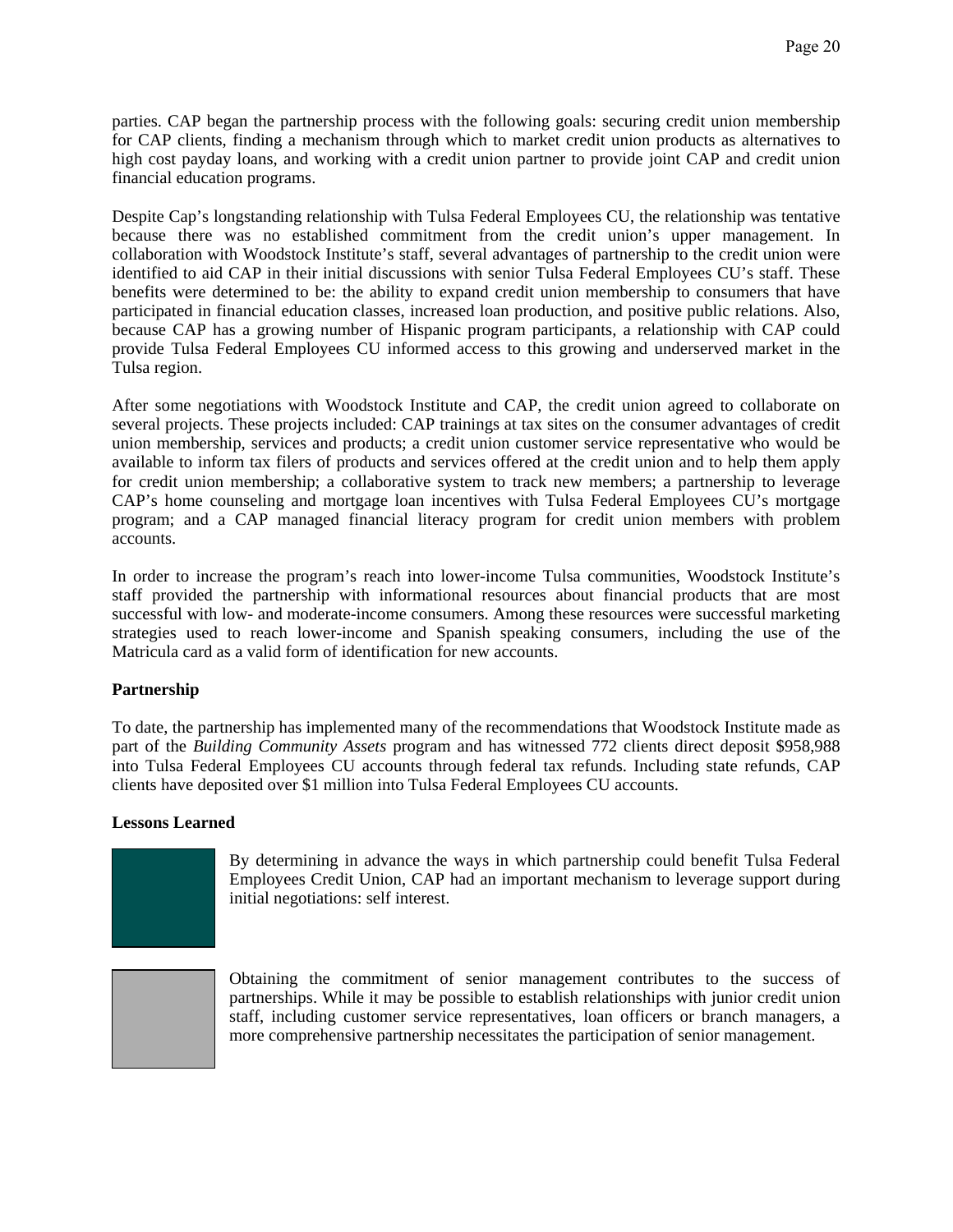# **Conclusion**

Rather than establishing a new credit union, a process that can require a substantial investment of time and resources, these four community organizations were able to successfully partner with a mainstream credit union in order to expand their capacity to offer affordable financial services and asset building products.

Based on the results of the *Building Community Assets* technical assistance program offered by Woodstock Institute, four strategic areas were identified through which partnerships can be strengthened and the common barriers to developing a successful partnership can be overcome.

# **Determining Product Demand and Organizational Capacity**

**Through Market Analyses:** Several organizations, such as Fresno West and HIDAC, began the partnership process by conducting an in-depth market analysis or using an existing one. These analyses helped the partnerships demonstrate need, design products, and identify areas for potential collaboration.

**By Building on Strengths:** Community organizations have strengths that can be attractive to credit unions and increase the success of partnerships. For example, several of the community organizations profiled had financial counseling expertise that increased the success of their respective partnerships. Additionally, existing community programs and networks can be useful for new partnerships as marketing platforms and sources for potential new members.

**By Identifying How the Credit Union Can Benefit From the Partnership:** Most community organizations are aware of the community advantages of a credit union partnership. However, it is equally important to identify how the partnership can help the credit union achieve its business goals, like CAP was able to do. These benefits may include increasing membership, growth in loan volume, and improved financial skills of credit union members.

# **Increasing Access**



**By Starting a Credit Union Partnership, Not a New Credit Union:** Many organizations, like Co-Opportunity and HIDAC, initially planned to meet the financial services needs of their community by establishing their own credit union. However, starting a new credit union can be a time consuming, expensive, and a challenging project, while developing a partnership with a credit union can be a quicker and less difficult process. These case studies illustrate, however, that a partnership can yield high returns to a community in a relatively short amount of time.

**By Finding Creative Ways to Make Field's of Membership More Inclusive:**  Although credit unions do face field of membership restrictions, there is considerable flexibility to enable residents of lower-income communities to join. For credit unions with an associational field of membership, a community organization can form an association, like Fresno West Coalition for Economic Development did to provide its constituents with financial services.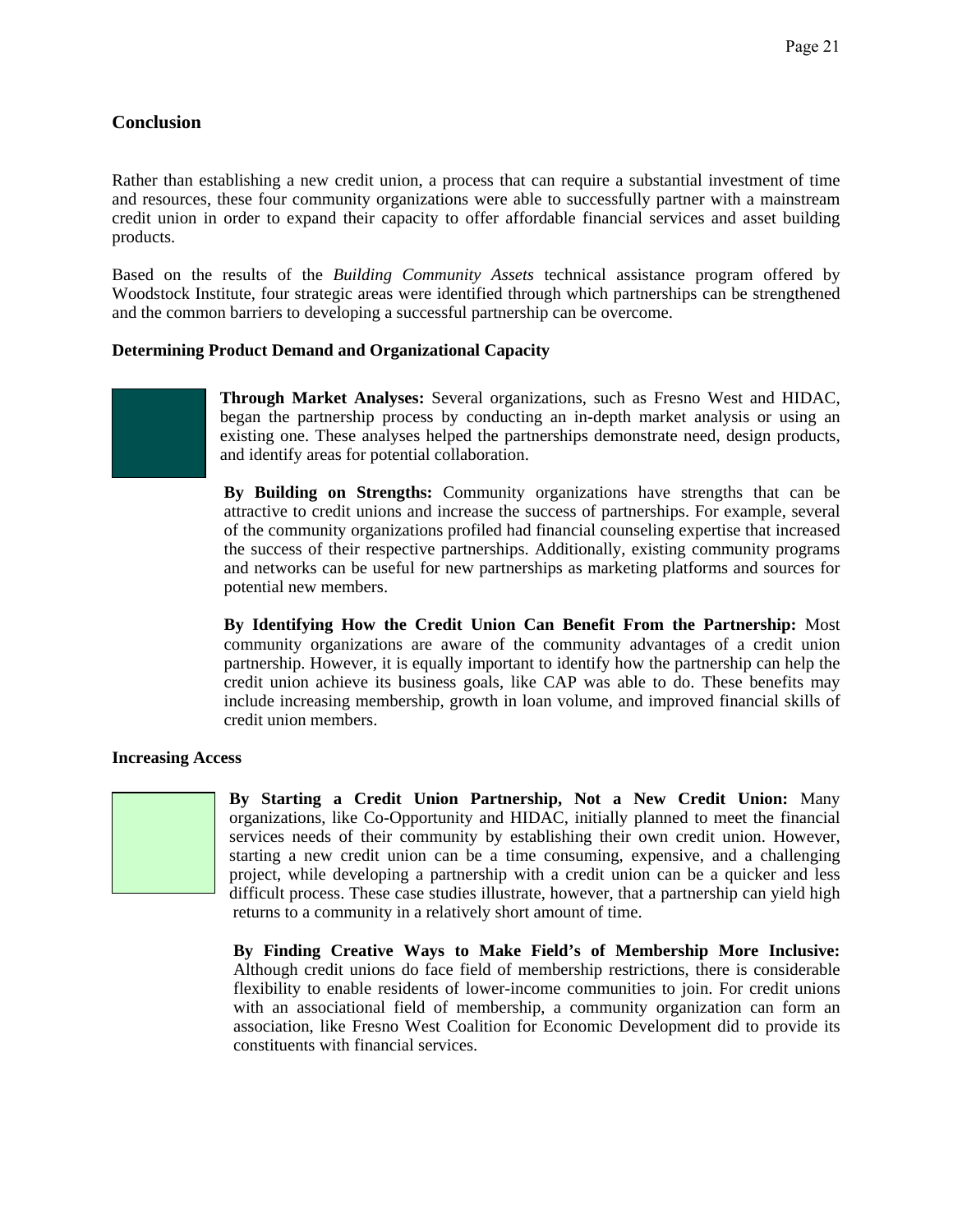#### **Negotiating a Beneficial Partnership**

**By Starting with Modest Goals and Building Slowly**: Many potential partnerships begin with a request for a new credit union branch. This is a significant investment, could take years to realize and because it is a difficult negotiating point, could stall a partnership. These case studies illustrate that a request to modify a credit union's field of membership, open a new ATM, or collaborate on administering a program serve as successful introductory negotiating points.

**By Involving Senior Management of Credit Unions in Partnership Planning:** A commitment from senior management to serving lower-income people through a community organization's partnership is critical to a partnership's success. While many community organizations may have an existing relationship with credit union staff, a successful partnership must have decision makers on board.

**By Working with Multiple Financial Institutions**: Partnering with more than one credit union may allow a community organization to offer different types of products, expand their geographic reach, or overcome field of membership limitations. As SNAP's partnerships with Numerica CU and Washington State Employees CU illustrates, multiple partnerships can be beneficial to individual credit unions as well.

**By Including Local Employers in Credit Union Partnerships**: Collaboration with local employers is important for community organization and credit union partnerships. Employers, particularly those with large numbers of lower-wage employees, provide access to underserved consumers needing affordable financial services. Further, financial management skills, access to financial tools, and other services can be coordinated at the workplace.

### **Supporting a Partnership**

**By Building Relationships with Large Interest Groups:** State credit union leagues can be an important contact when identify potential credit union partners or to learn about potential funding sources for credit union partnerships. The Credit Union National Association keeps an updated contact list for state credit union leagues at www.cuna.org.

**Through Financial Management and Asset Development:** Obtaining long-term financial support for a credit union partnership is challenging and requires an active, on going search for new streams of funding. Although the credit unions in the case studies shared many of the costs of partnership, community organizations may need to identify charitable funding sources to subsidize their activities.